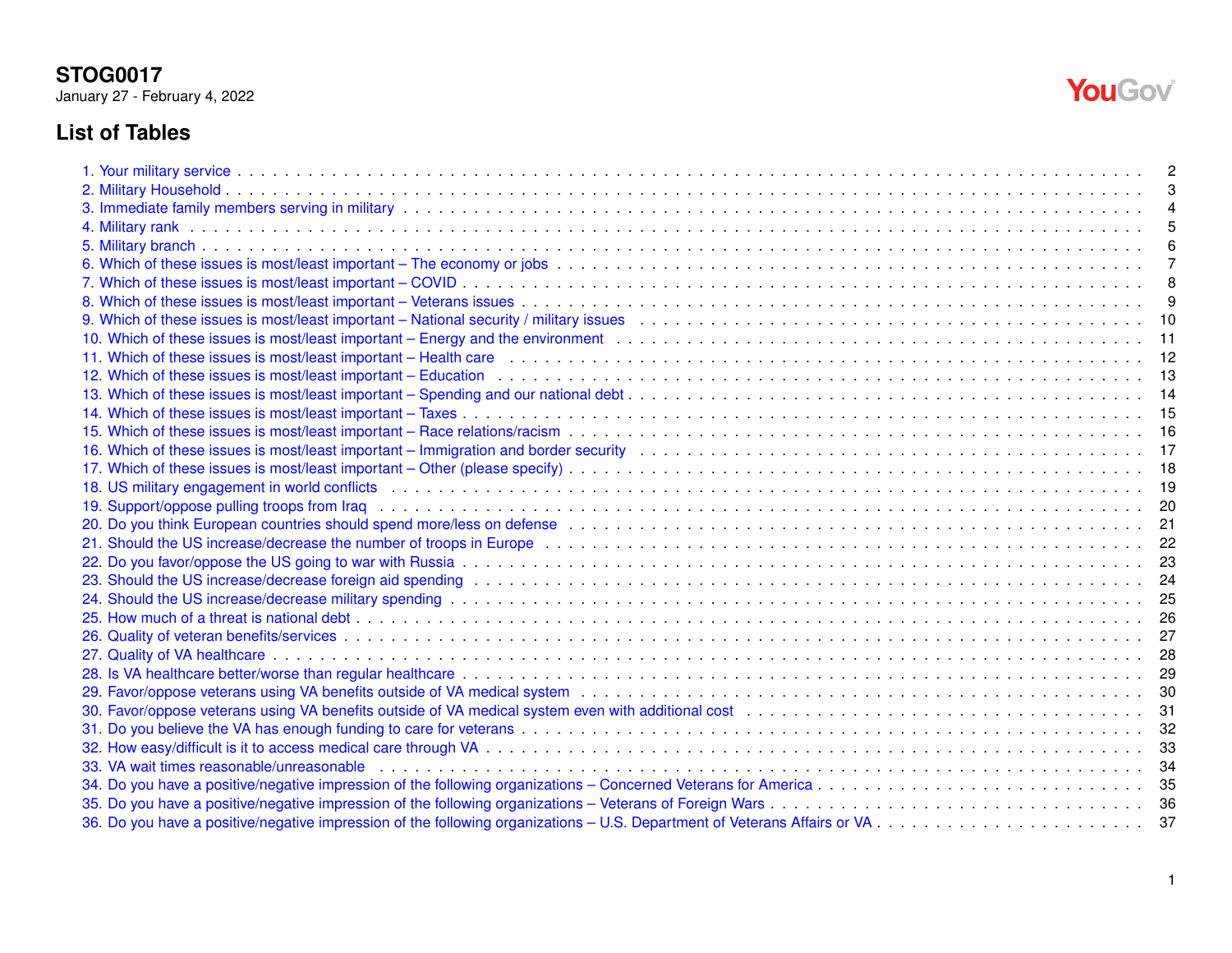# YouGov®

|  |  | January 27 - February 4, 2022 |  |  |  |
|--|--|-------------------------------|--|--|--|
|--|--|-------------------------------|--|--|--|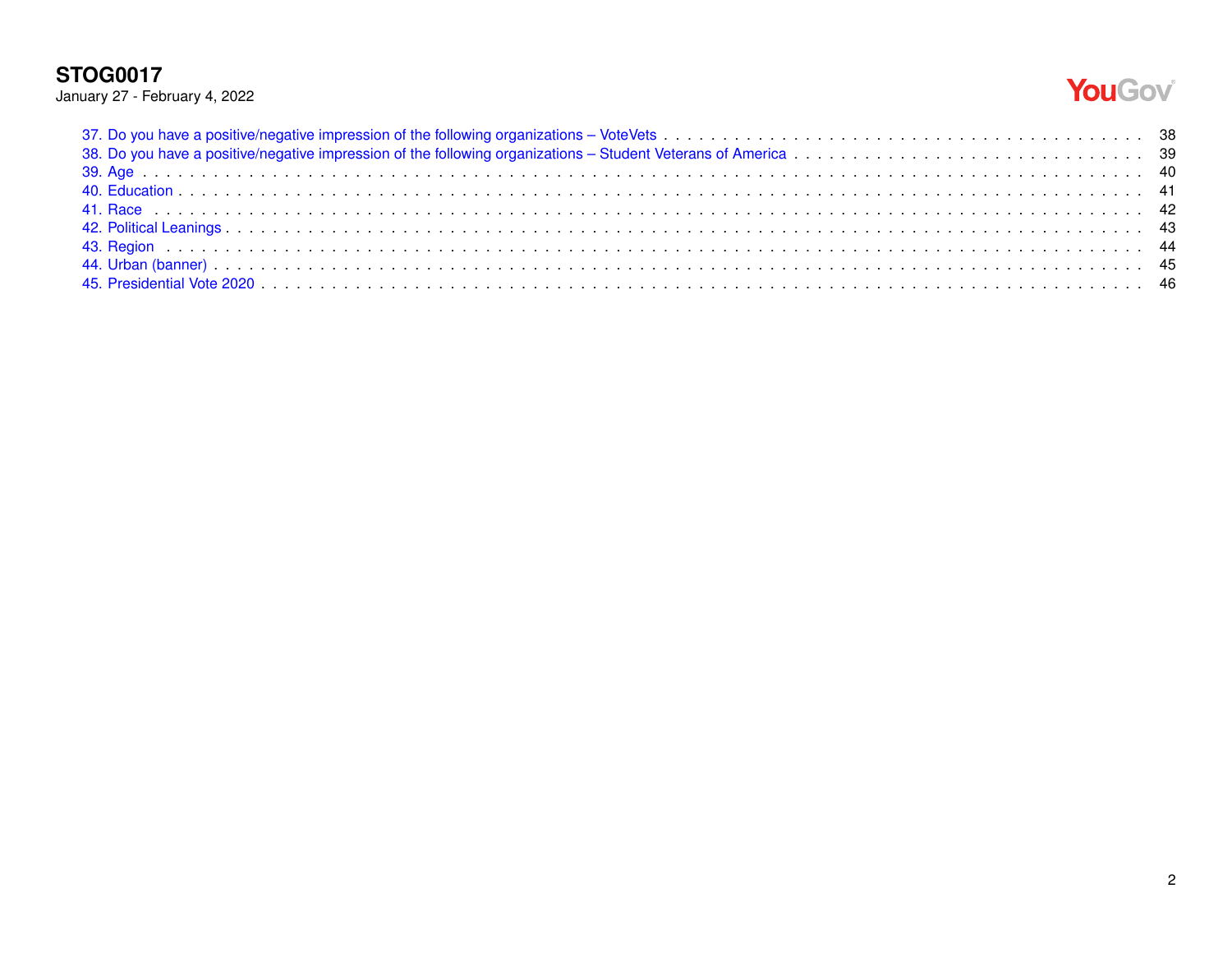January 27 - February 4, 2022

#### <span id="page-2-0"></span>**1. Your military service**

Which of the following best describes your military service?

|                |         |         | Sample Type              |                          |
|----------------|---------|---------|--------------------------|--------------------------|
|                | Total   | Gen Pop | Military Veteran         | Family member in miltary |
| Currently      |         |         |                          |                          |
| serving on     |         |         |                          |                          |
| active duty    | 1.4%    | 0.6%    | 2.5%                     | 1.2%                     |
| Currently      |         |         |                          |                          |
| serving in the |         |         |                          |                          |
| reserves or in |         |         |                          |                          |
| the National   |         |         |                          |                          |
| Guard          | 1.2%    | 0.2%    | 2.5%                     | 0.8%                     |
| Military       |         |         |                          |                          |
| veteran        | 38.2%   | 8.3%    | 95.0%                    | 11.4%                    |
| Have not       |         |         |                          |                          |
| served         | 59.2%   | 90.9%   | $\overline{\phantom{0}}$ | 86.6%                    |
| <b>Totals</b>  | 100.0%  | 100.0%  | 100.0%                   | 100.0%                   |
| (Unweighted    |         |         |                          |                          |
| N)             | (2,400) | (800)   | (800)                    | (800)                    |

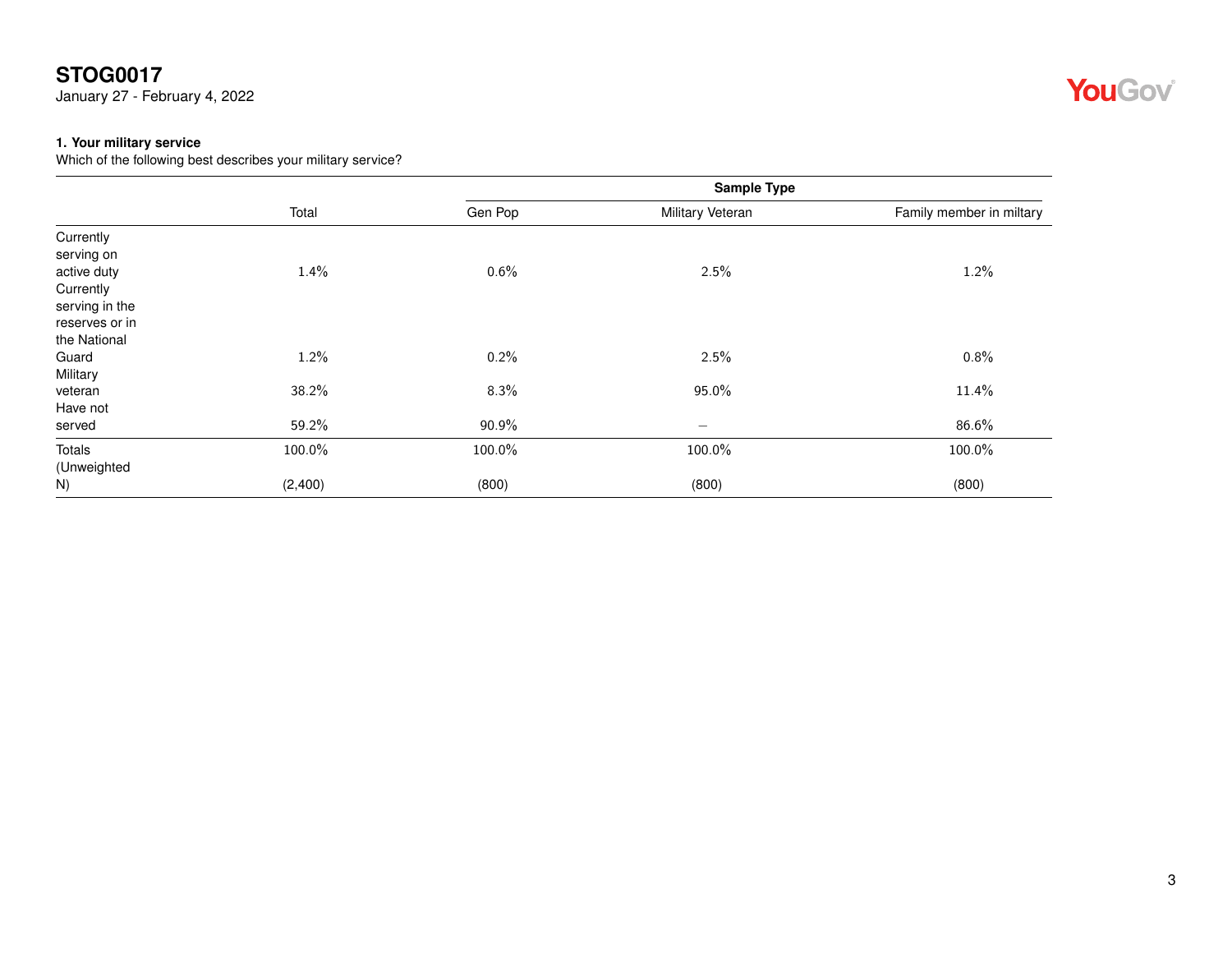January 27 - February 4, 2022

#### <span id="page-3-0"></span>**2. Military Household**

Is anyone in your household currently serving in the military or a military veteran?

|             |         |         | <b>Sample Type</b> |                          |
|-------------|---------|---------|--------------------|--------------------------|
|             | Total   | Gen Pop | Military Veteran   | Family member in miltary |
| Active duty | 4.5%    | 2.4%    | 4.3%               | 6.9%                     |
| Reserves/   |         |         |                    |                          |
| Natuonal    |         |         |                    |                          |
| Guard       | 2.7%    | 0.8%    | 2.8%               | 4.6%                     |
| Veteran     |         |         |                    |                          |
| Military    | 42.5%   | 15.1%   | 59.5%              | 52.8%                    |
| None        | 52.5%   | 82.3%   | 36.4%              | 38.8%                    |
| Totals      | (2,400) | (800)   | (800)              | (800)                    |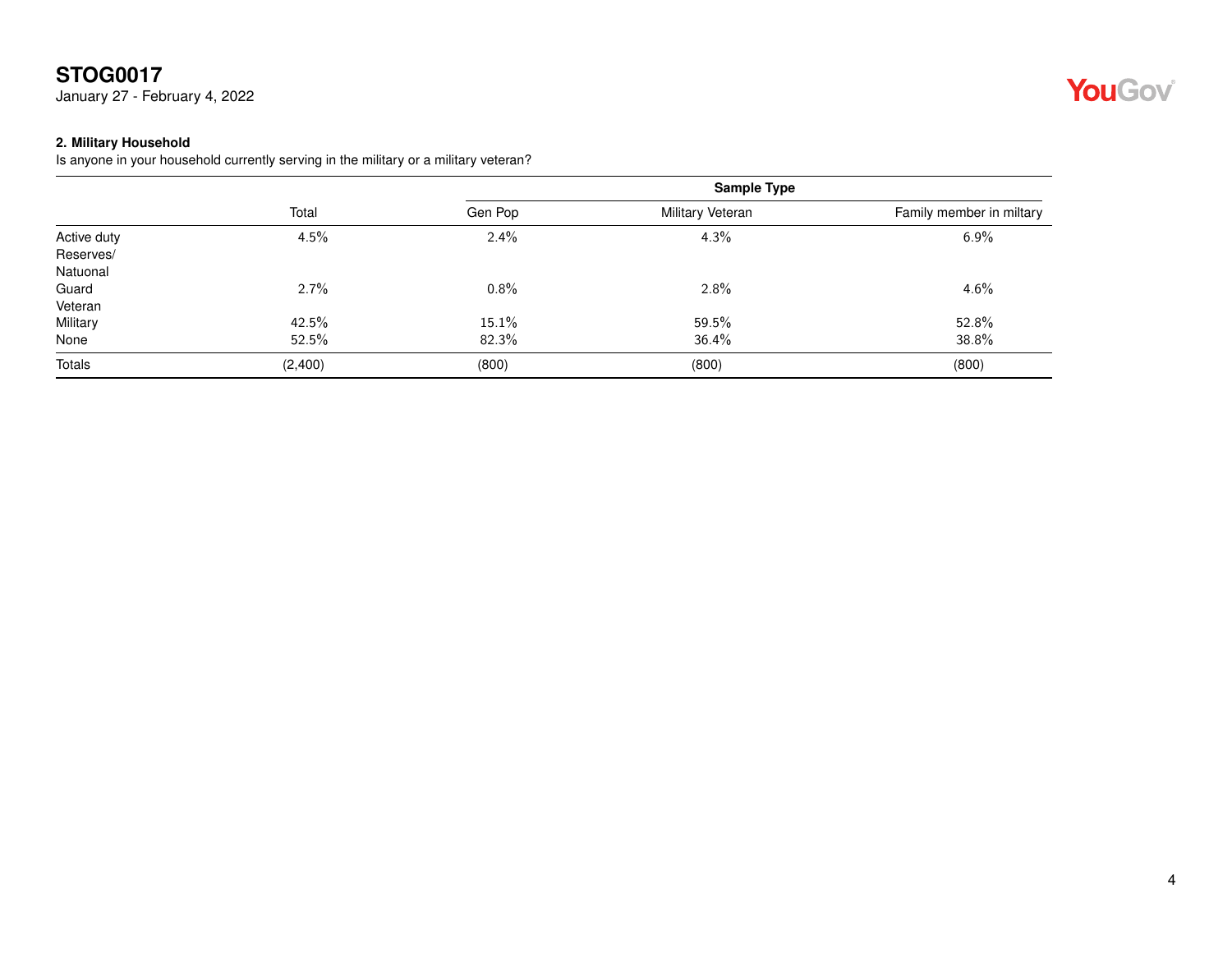January 27 - February 4, 2022



#### <span id="page-4-0"></span>**3. Immediate family members serving in military**

Are any of your immediate family members currently serving in the military on active duty, in the military reserves, in the National Guard, or a military veteran?

|                              |         | <b>Sample Type</b> |                  |                          |
|------------------------------|---------|--------------------|------------------|--------------------------|
|                              | Total   | Gen Pop            | Military Veteran | Family member in miltary |
| Yes                          | 34.6%   | 10.6%              | 19.5%            | 100.0%                   |
| No                           | 65.4%   | 89.4%              | 80.5%            | $\overline{\phantom{0}}$ |
| <b>Totals</b><br>(Unweighted | 100.0%  | 100.0%             | 100.0%           | 100.0%                   |
| N)                           | (1,252) | (666)              | (280)            | (306)                    |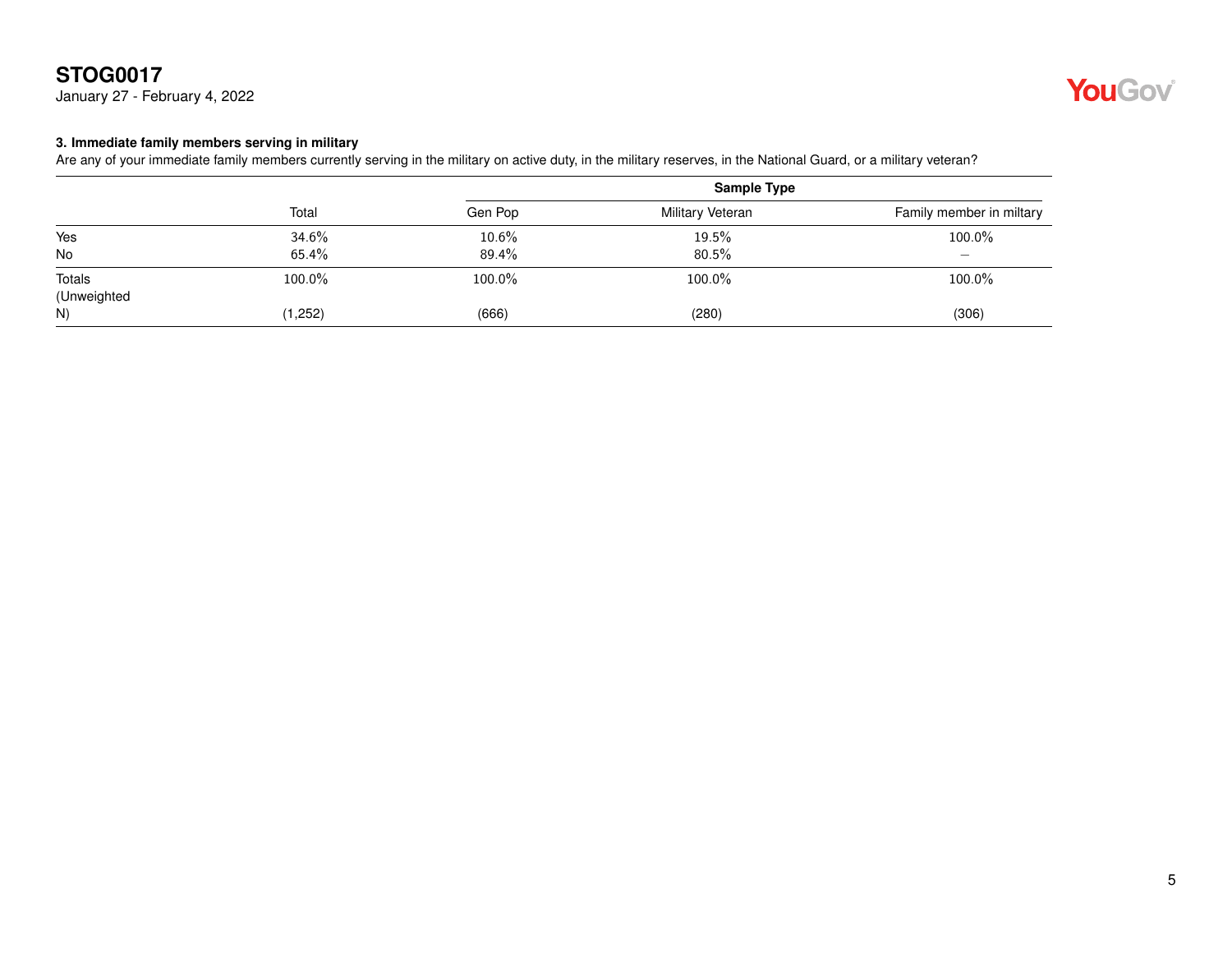January 27 - February 4, 2022

#### <span id="page-5-0"></span>**4. Military rank**

Which of the following best describes your current military rank, or rank when you left the military?

|              | Total  | Gen Pop | Military Veteran | Family member in miltary |
|--------------|--------|---------|------------------|--------------------------|
| Junior       |        |         |                  |                          |
| enlisted     |        |         |                  |                          |
| member       | 40.2%  | 42.6%   | 39.6%            | 43.3%                    |
| Non-         |        |         |                  |                          |
| commissioned |        |         |                  |                          |
| officer      | 50.6%  | 47.9%   | 51.5%            | 45.2%                    |
| Officer      | 9.2%   | 9.5%    | $8.9\%$          | 11.5%                    |
| Totals       | 100.0% | 100.0%  | 100.0%           | 100.0%                   |
| (Unweighted  |        |         |                  |                          |
| N)           | (984)  | (74)    | (799)            | (111)                    |

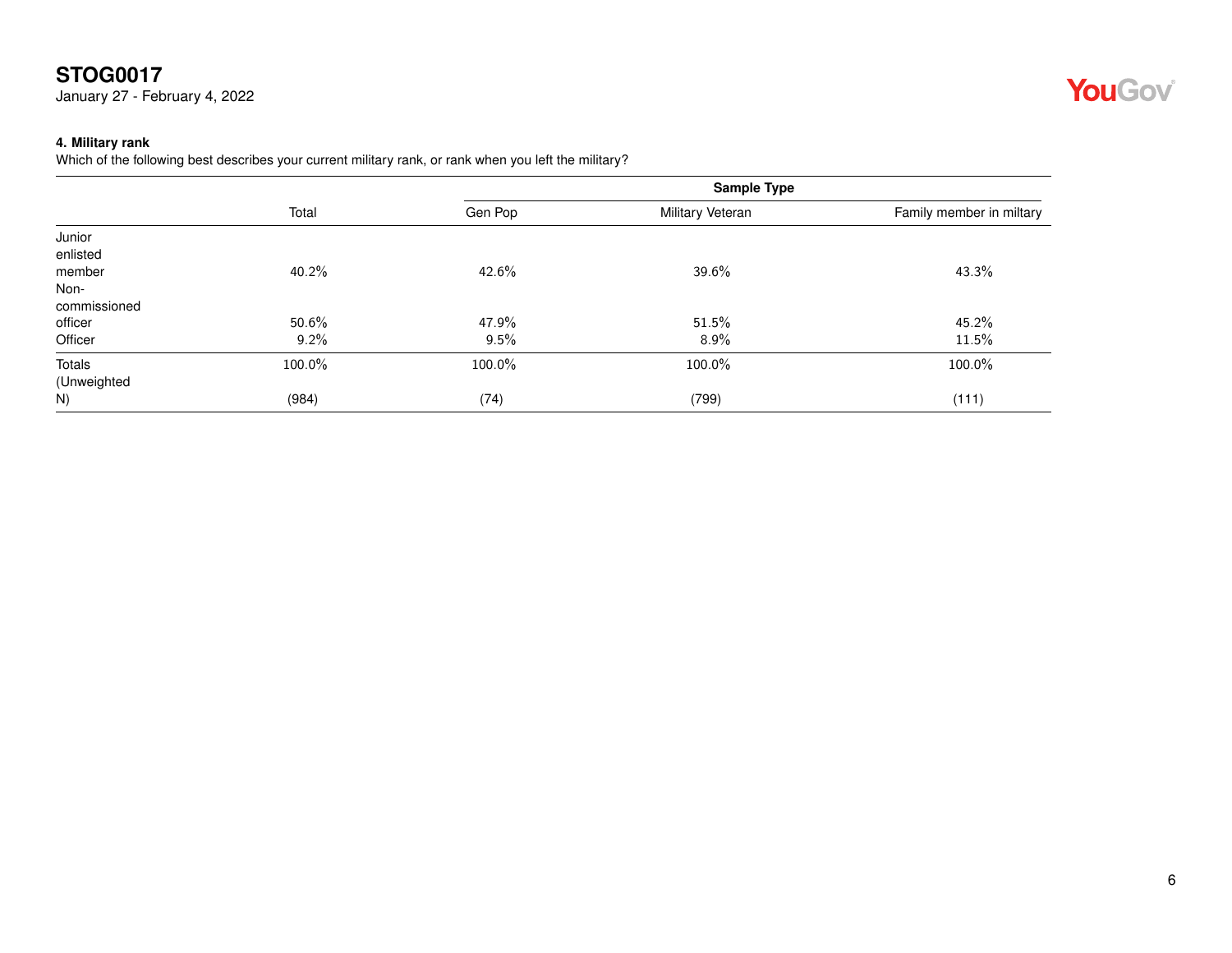January 27 - February 4, 2022

#### <span id="page-6-0"></span>**5. Military branch**

In which branch of the military are you serving or did you serve?

|                     |       |         |                  | <b>Sample Type</b>       |  |
|---------------------|-------|---------|------------------|--------------------------|--|
|                     | Total | Gen Pop | Military Veteran | Family member in miltary |  |
| Army                | 37.5% | 42.9%   | 37.1%            | 37.0%                    |  |
| Air Force           | 20.7% | 13.0%   | 21.2%            | 21.8%                    |  |
| <b>Coast Gurard</b> | 2.3%  | $3.0\%$ | 2.1%             | 3.6%                     |  |
| <b>Marine Corps</b> | 12.4% | 14.3%   | 12.0%            | 14.0%                    |  |
| National            |       |         |                  |                          |  |
| Guard               | 10.1% | 10.6%   | 10.5%            | 6.9%                     |  |
| Navy                | 24.6% | 21.3%   | 24.9%            | 24.6%                    |  |
| Other               | 1.3%  | $4.5\%$ | 0.8%             | 2.7%                     |  |
| Totals              | (985) | (74)    | (800)            | (111)                    |  |

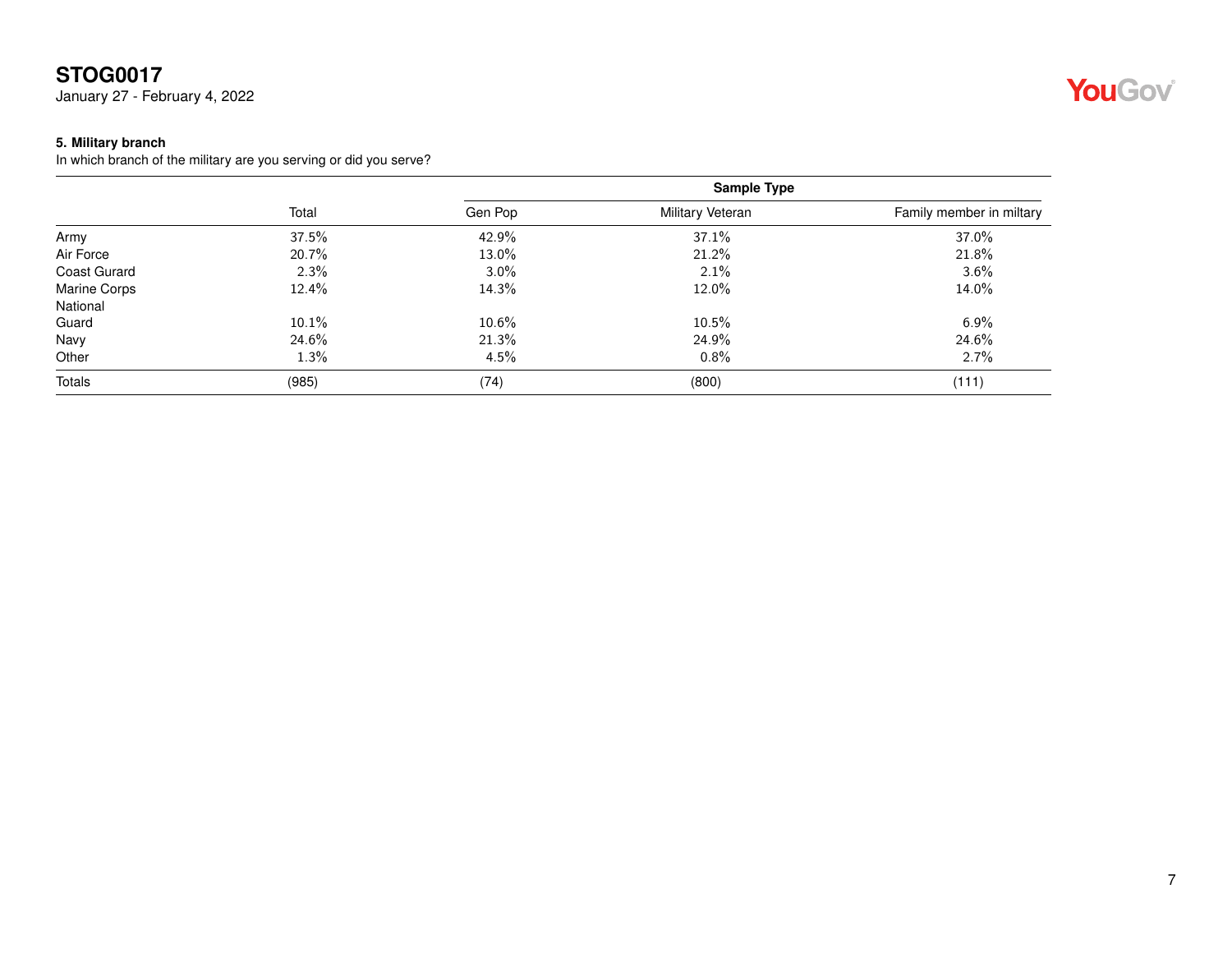January 27 - February 4, 2022



#### <span id="page-7-0"></span>**6. Which of these issues is most/least important – The economy or jobs**

|             |        | <b>Sample Type</b> |                  |                          |
|-------------|--------|--------------------|------------------|--------------------------|
|             | Total  | Gen Pop            | Military Veteran | Family member in miltary |
| Most        |        |                    |                  |                          |
| Important   | 86.9%  | 89.6%              | 89.0%            | 82.0%                    |
| Least       |        |                    |                  |                          |
| Important   | 13.1%  | 10.4%              | 11.0%            | 18.0%                    |
| Totals      | 100.0% | 100.0%             | 100.0%           | 100.0%                   |
| (Unweighted |        |                    |                  |                          |
| N)          | (410)  | (159)              | (115)            | (136)                    |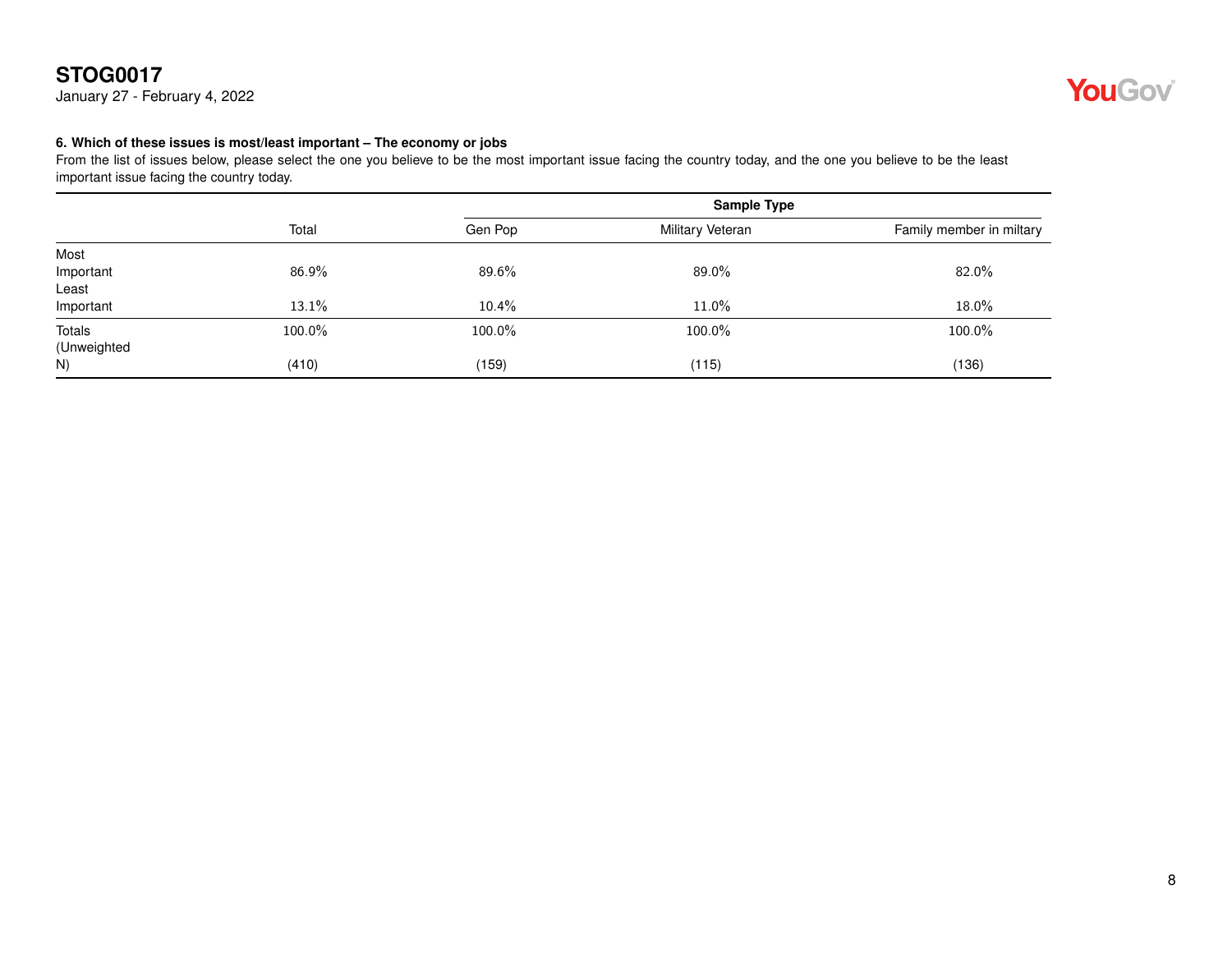January 27 - February 4, 2022



#### <span id="page-8-0"></span>**7. Which of these issues is most/least important – COVID**

|             |        | <b>Sample Type</b> |                  |                          |
|-------------|--------|--------------------|------------------|--------------------------|
|             | Total  | Gen Pop            | Military Veteran | Family member in miltary |
| Most        |        |                    |                  |                          |
| Important   | 53.5%  | 59.4%              | 42.5%            | 58.5%                    |
| Least       |        |                    |                  |                          |
| Important   | 46.5%  | 40.6%              | 57.5%            | 41.5%                    |
| Totals      | 100.0% | 100.0%             | 100.0%           | 100.0%                   |
| (Unweighted |        |                    |                  |                          |
| N)          | (639)  | (216)              | (213)            | (210)                    |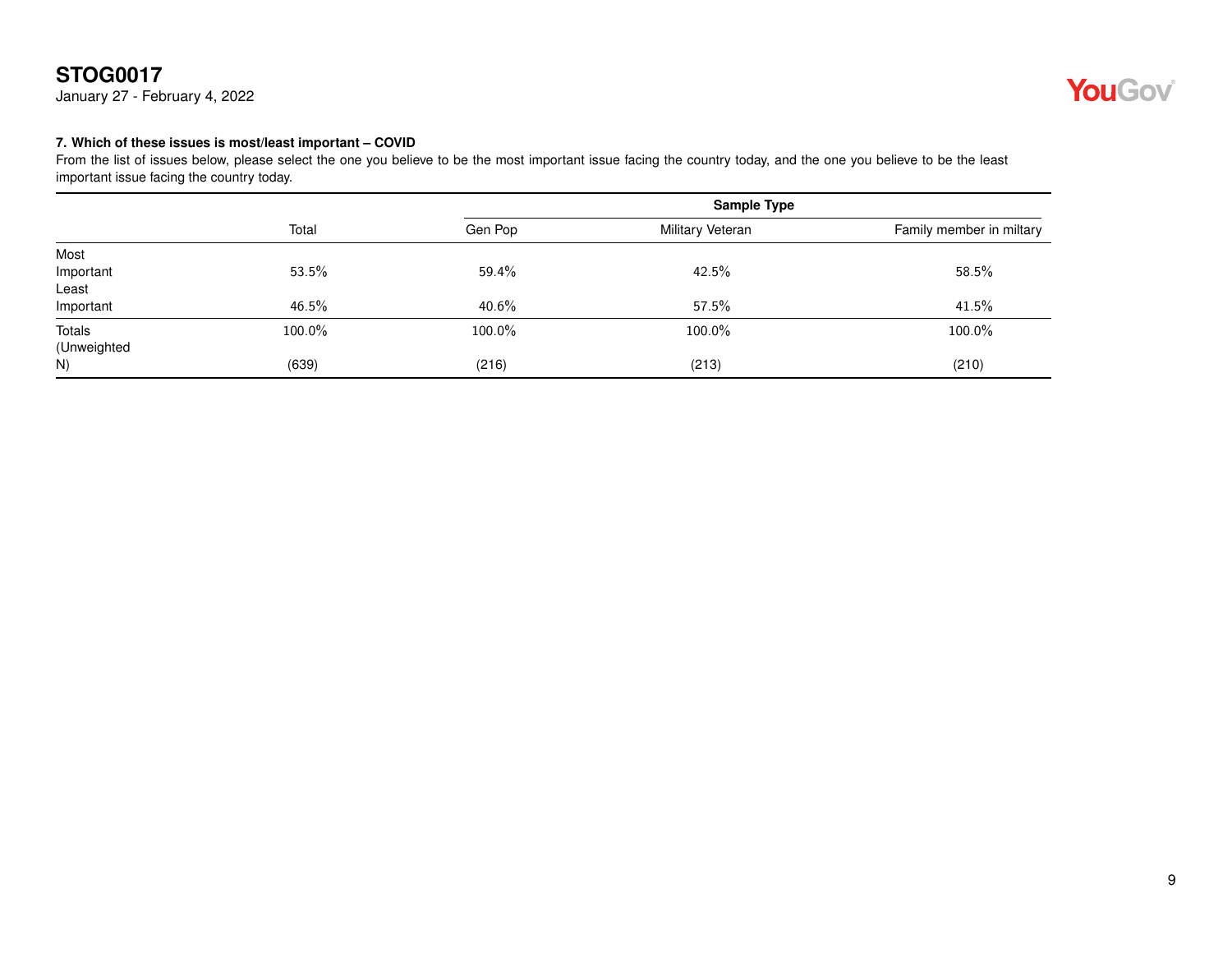January 27 - February 4, 2022



#### <span id="page-9-0"></span>**8. Which of these issues is most/least important – Veterans issues**

|             |        | <b>Sample Type</b> |                  |                          |
|-------------|--------|--------------------|------------------|--------------------------|
|             | Total  | Gen Pop            | Military Veteran | Family member in miltary |
| Most        |        |                    |                  |                          |
| Important   | 26.8%  | 10.1%              | 56.0%            | 24.5%                    |
| Least       |        |                    |                  |                          |
| Important   | 73.2%  | 89.9%              | 44.0%            | 75.5%                    |
| Totals      | 100.0% | 100.0%             | 100.0%           | 100.0%                   |
| (Unweighted |        |                    |                  |                          |
| N)          | (160)  | (74)               | (45)             | (41)                     |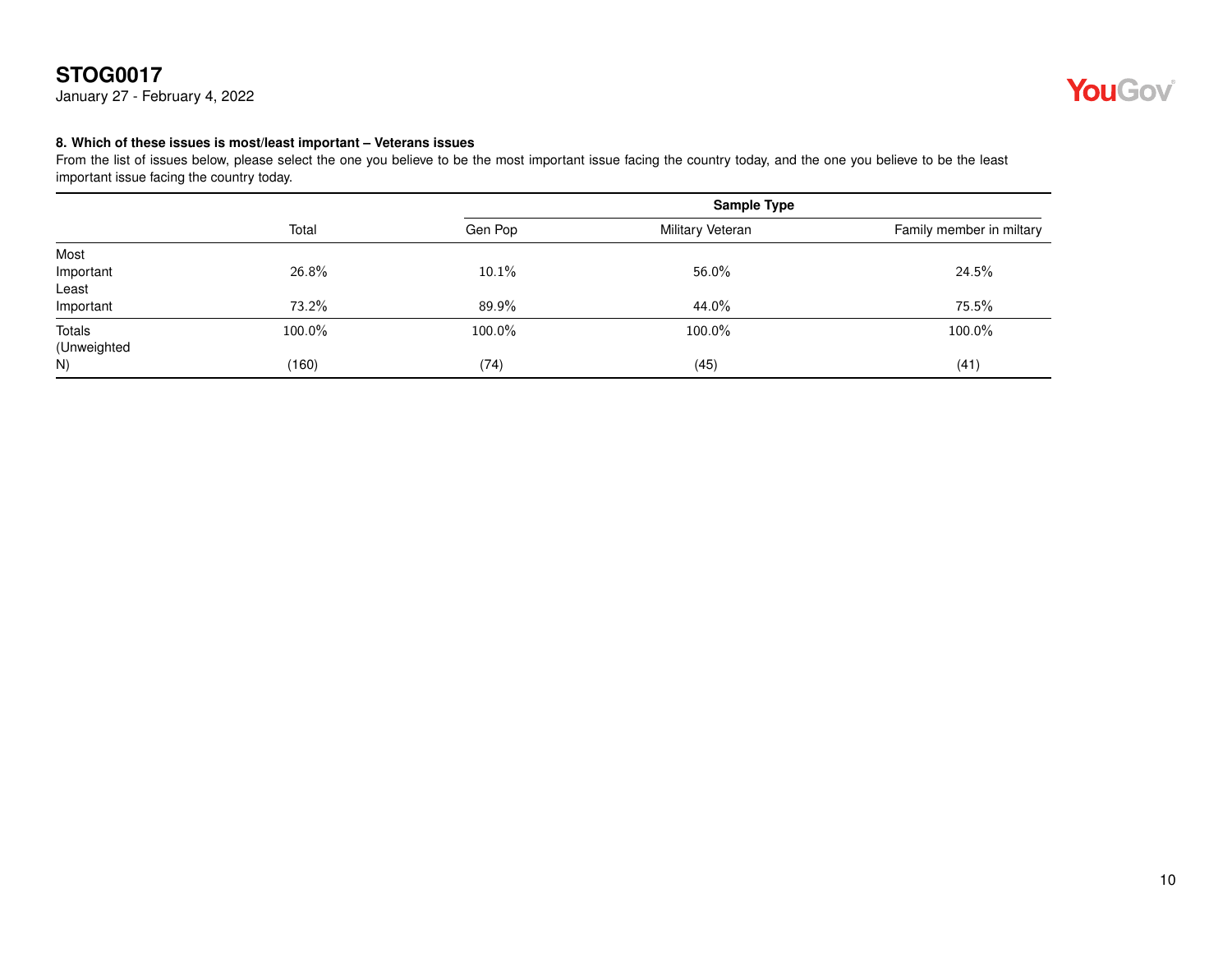January 27 - February 4, 2022



#### <span id="page-10-0"></span>**9. Which of these issues is most/least important – National security / military issues**

|             |        | <b>Sample Type</b> |                  |                          |
|-------------|--------|--------------------|------------------|--------------------------|
|             | Total  | Gen Pop            | Military Veteran | Family member in miltary |
| Most        |        |                    |                  |                          |
| Important   | 53.5%  | 41.2%              | 63.3%            | 57.2%                    |
| Least       |        |                    |                  |                          |
| Important   | 46.5%  | 58.8%              | 36.7%            | 42.8%                    |
| Totals      | 100.0% | 100.0%             | 100.0%           | 100.0%                   |
| (Unweighted |        |                    |                  |                          |
| N)          | (262)  | (96)               | (81)             | (85)                     |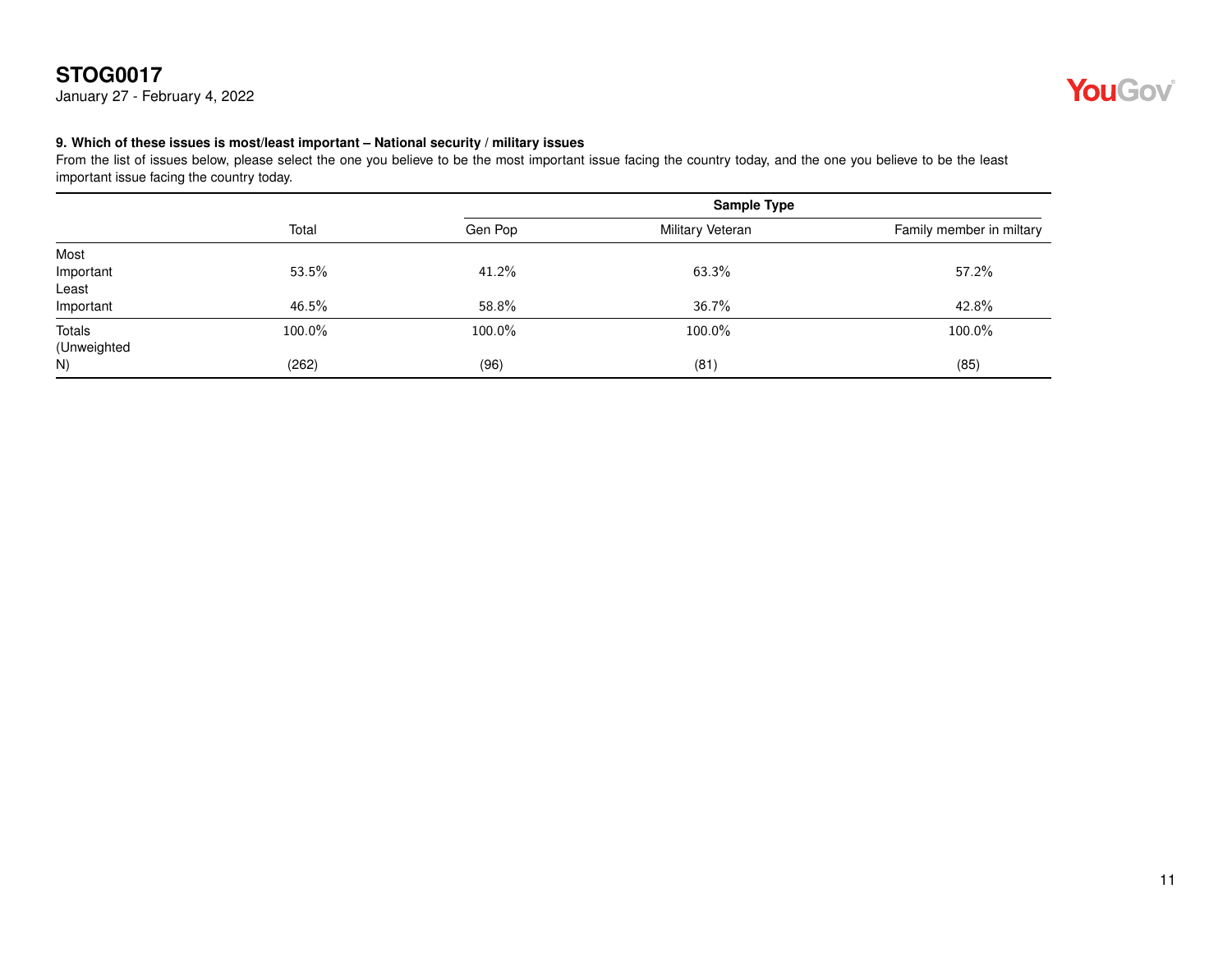January 27 - February 4, 2022



#### <span id="page-11-0"></span>**10. Which of these issues is most/least important – Energy and the environment**

|             |        |         | <b>Sample Type</b> |                          |
|-------------|--------|---------|--------------------|--------------------------|
|             | Total  | Gen Pop | Military Veteran   | Family member in miltary |
| Most        |        |         |                    |                          |
| Important   | 38.9%  | 42.5%   | 34.7%              | 39.0%                    |
| Least       |        |         |                    |                          |
| Important   | 61.1%  | 57.5%   | 65.3%              | 61.0%                    |
| Totals      | 100.0% | 100.0%  | 100.0%             | 100.0%                   |
| (Unweighted |        |         |                    |                          |
| N)          | (416)  | (133)   | (126)              | (157)                    |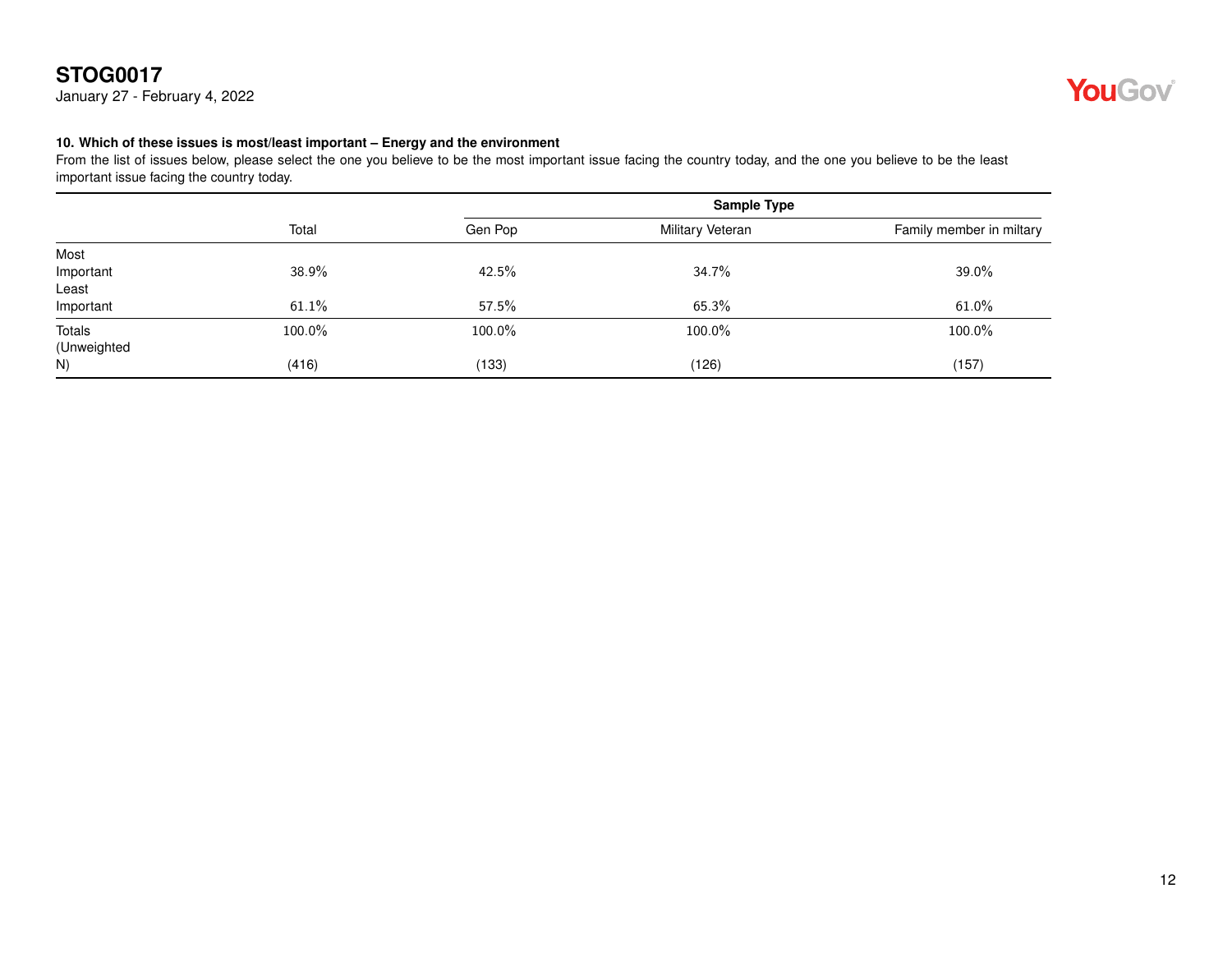January 27 - February 4, 2022



#### <span id="page-12-0"></span>**11. Which of these issues is most/least important – Health care**

|             | Total  | <b>Sample Type</b> |                  |                          |
|-------------|--------|--------------------|------------------|--------------------------|
|             |        | Gen Pop            | Military Veteran | Family member in miltary |
| Most        |        |                    |                  |                          |
| Important   | 84.6%  | 90.7%              | 80.8%            | 81.9%                    |
| Least       |        |                    |                  |                          |
| Important   | 15.4%  | 9.3%               | 19.2%            | 18.1%                    |
| Totals      | 100.0% | 100.0%             | 100.0%           | 100.0%                   |
| (Unweighted |        |                    |                  |                          |
| N)          | (290)  | (106)              | (82)             | (102)                    |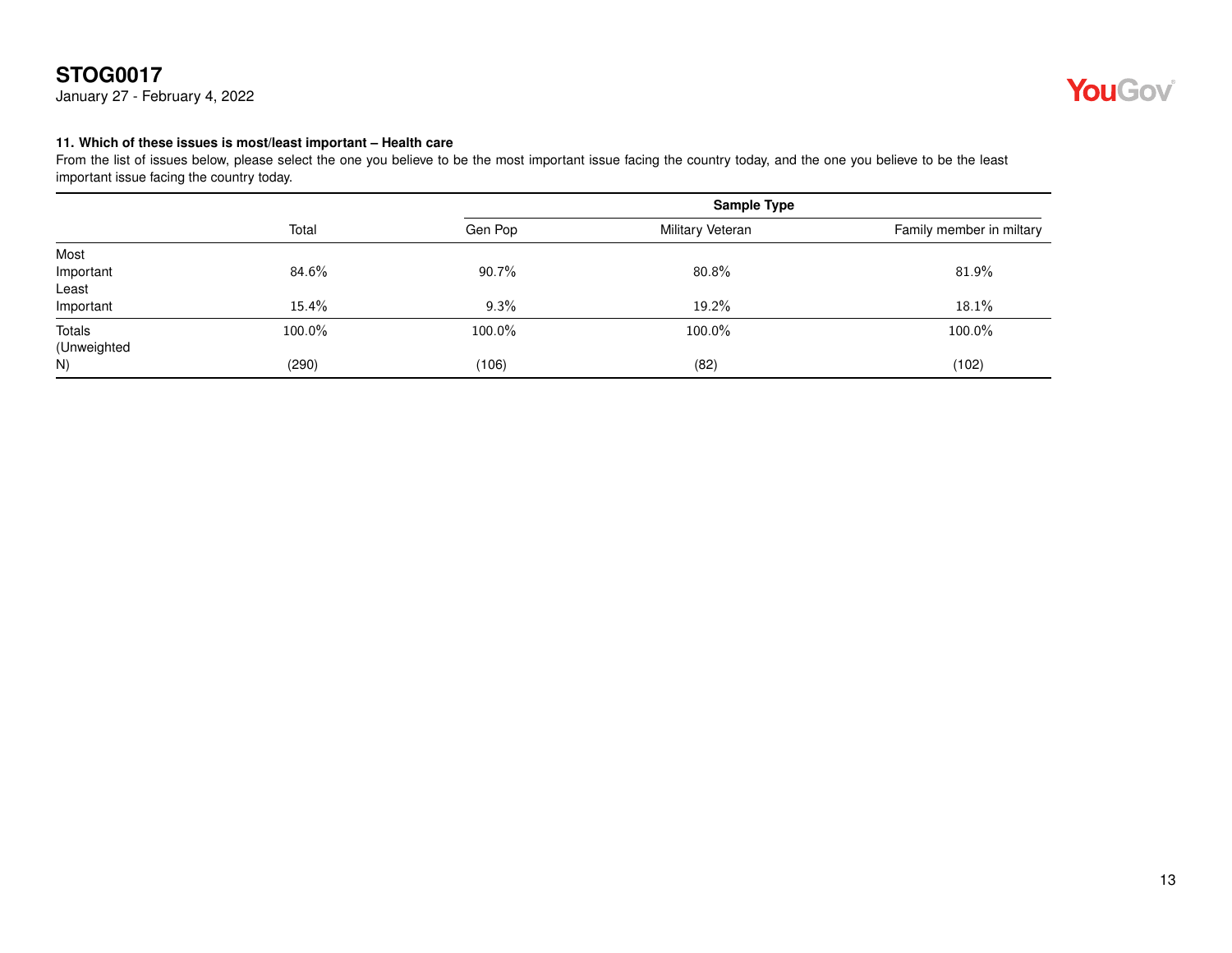January 27 - February 4, 2022



#### <span id="page-13-0"></span>**12. Which of these issues is most/least important – Education**

|             | Total  | <b>Sample Type</b> |                  |                          |
|-------------|--------|--------------------|------------------|--------------------------|
|             |        | Gen Pop            | Military Veteran | Family member in miltary |
| Most        |        |                    |                  |                          |
| Important   | 43.1%  | 44.9%              | 30.1%            | 57.8%                    |
| Least       |        |                    |                  |                          |
| Important   | 56.9%  | 55.1%              | 69.9%            | 42.2%                    |
| Totals      | 100.0% | 100.0%             | 100.0%           | 100.0%                   |
| (Unweighted |        |                    |                  |                          |
| N)          | (179)  | (61)               | (61)             | (57)                     |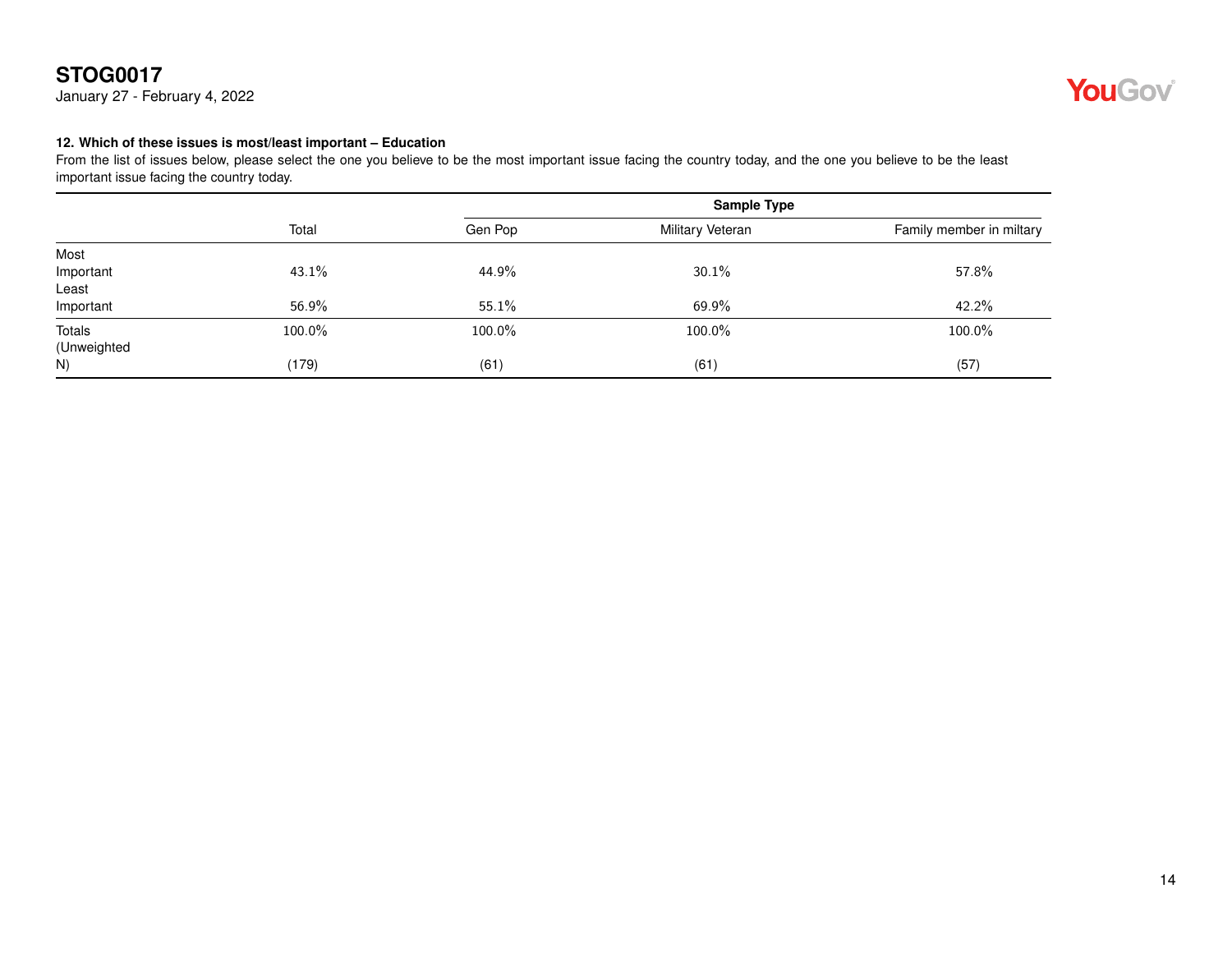January 27 - February 4, 2022



#### <span id="page-14-0"></span>**13. Which of these issues is most/least important – Spending and our national debt**

|             | Total  | <b>Sample Type</b> |                  |                          |
|-------------|--------|--------------------|------------------|--------------------------|
|             |        | Gen Pop            | Military Veteran | Family member in miltary |
| Most        |        |                    |                  |                          |
| Important   | 45.9%  | 38.9%              | 60.2%            | 37.5%                    |
| Least       |        |                    |                  |                          |
| Important   | 54.1%  | 61.1%              | 39.8%            | 62.5%                    |
| Totals      | 100.0% | 100.0%             | 100.0%           | 100.0%                   |
| (Unweighted |        |                    |                  |                          |
| N)          | (461)  | (137)              | (166)            | (158)                    |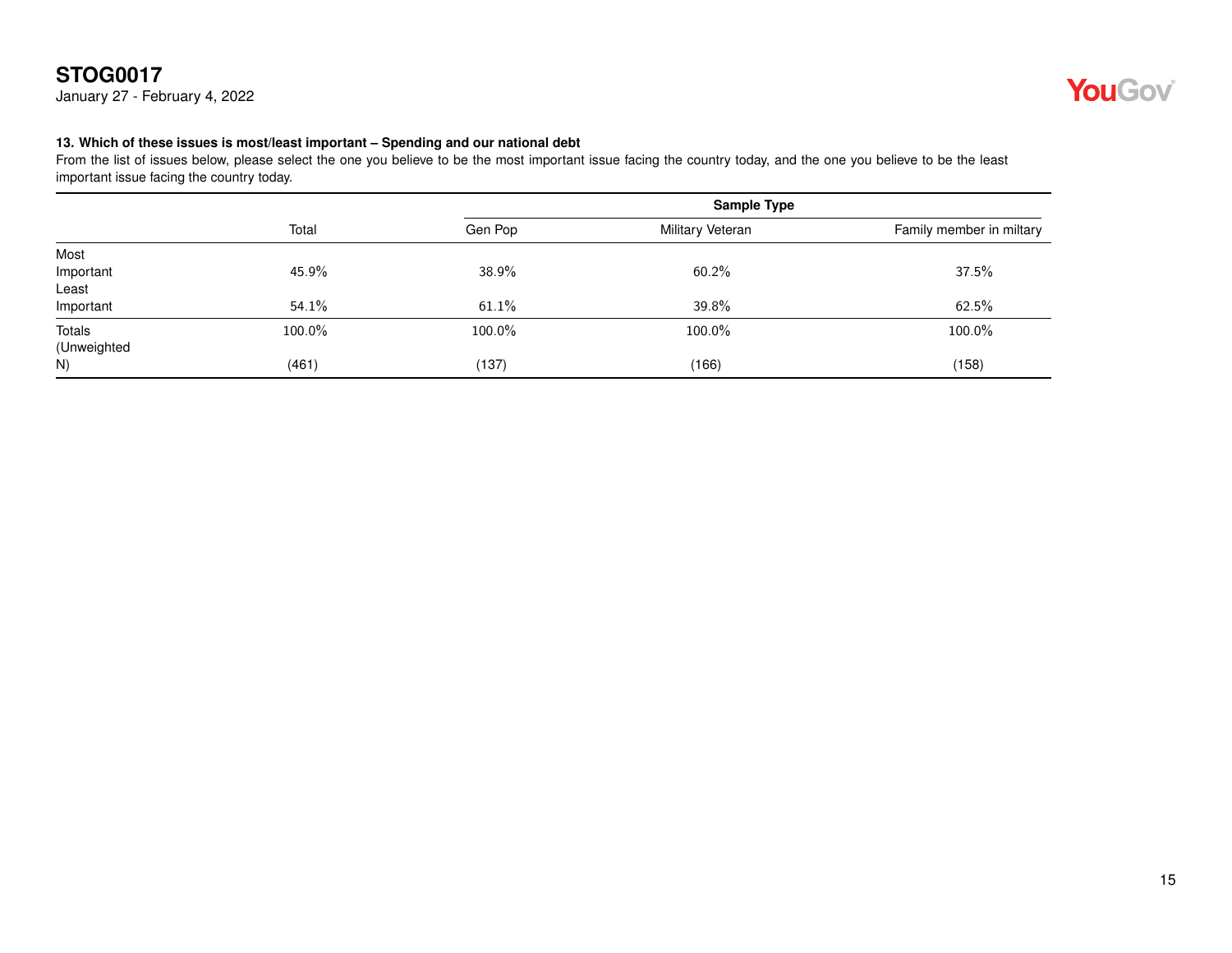January 27 - February 4, 2022



#### <span id="page-15-0"></span>**14. Which of these issues is most/least important – Taxes**

|             | Total  | <b>Sample Type</b> |                  |                          |
|-------------|--------|--------------------|------------------|--------------------------|
|             |        | Gen Pop            | Military Veteran | Family member in miltary |
| Most        |        |                    |                  |                          |
| Important   | 18.5%  | 19.4%              | 22.4%            | 13.9%                    |
| Least       |        |                    |                  |                          |
| Important   | 81.5%  | $80.6\%$           | 77.6%            | 86.1%                    |
| Totals      | 100.0% | 100.0%             | 100.0%           | 100.0%                   |
| (Unweighted |        |                    |                  |                          |
| N)          | (237)  | (80)               | (76)             | (81)                     |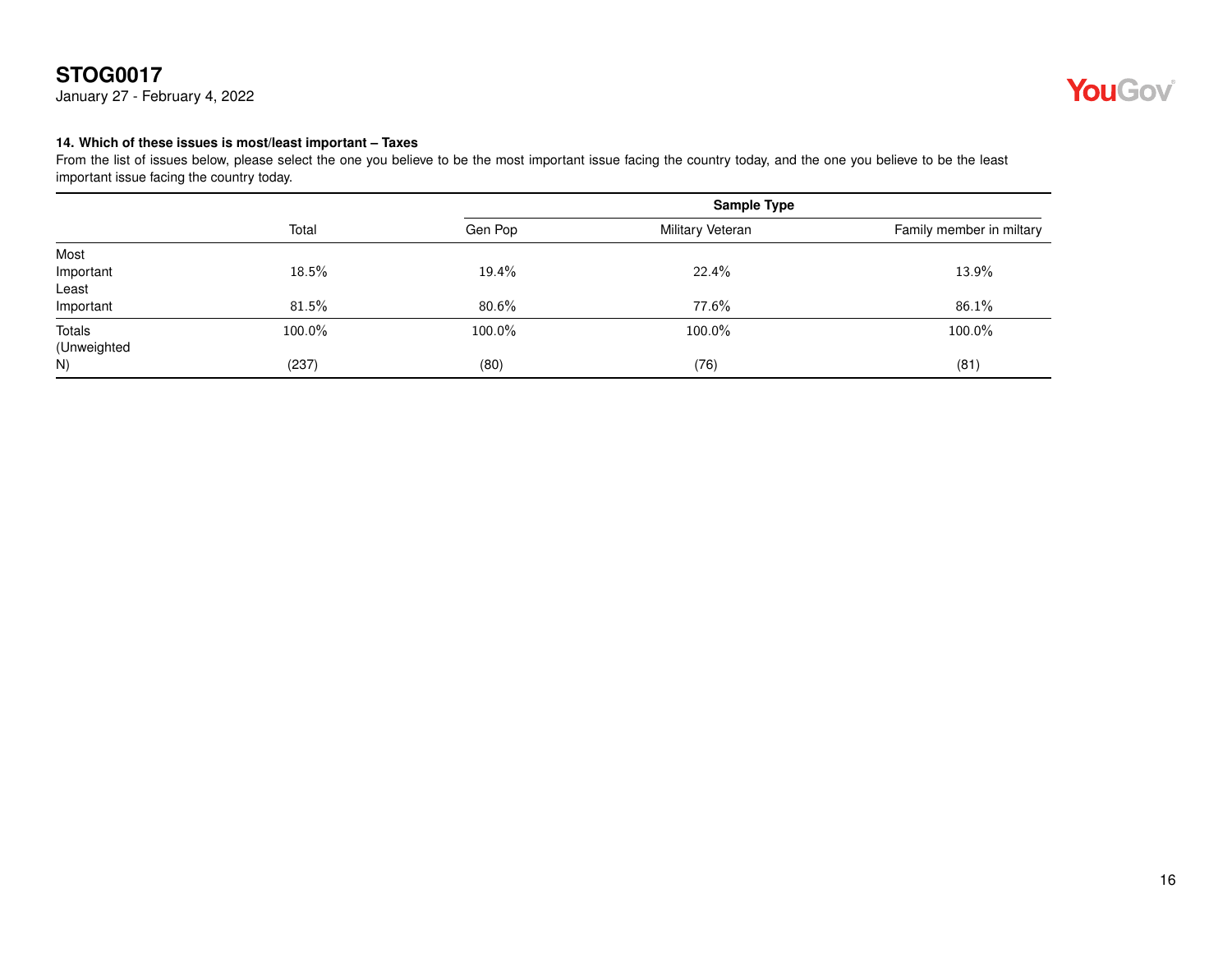January 27 - February 4, 2022



#### <span id="page-16-0"></span>**15. Which of these issues is most/least important – Race relations/racism**

|             | Total  | <b>Sample Type</b> |                  |                          |
|-------------|--------|--------------------|------------------|--------------------------|
|             |        | Gen Pop            | Military Veteran | Family member in miltary |
| Most        |        |                    |                  |                          |
| Important   | 17.9%  | 21.5%              | 14.0%            | 19.0%                    |
| Least       |        |                    |                  |                          |
| Important   | 82.1%  | 78.5%              | 86.0%            | 81.0%                    |
| Totals      | 100.0% | 100.0%             | 100.0%           | 100.0%                   |
| (Unweighted |        |                    |                  |                          |
| N)          | (569)  | (167)              | (215)            | (187)                    |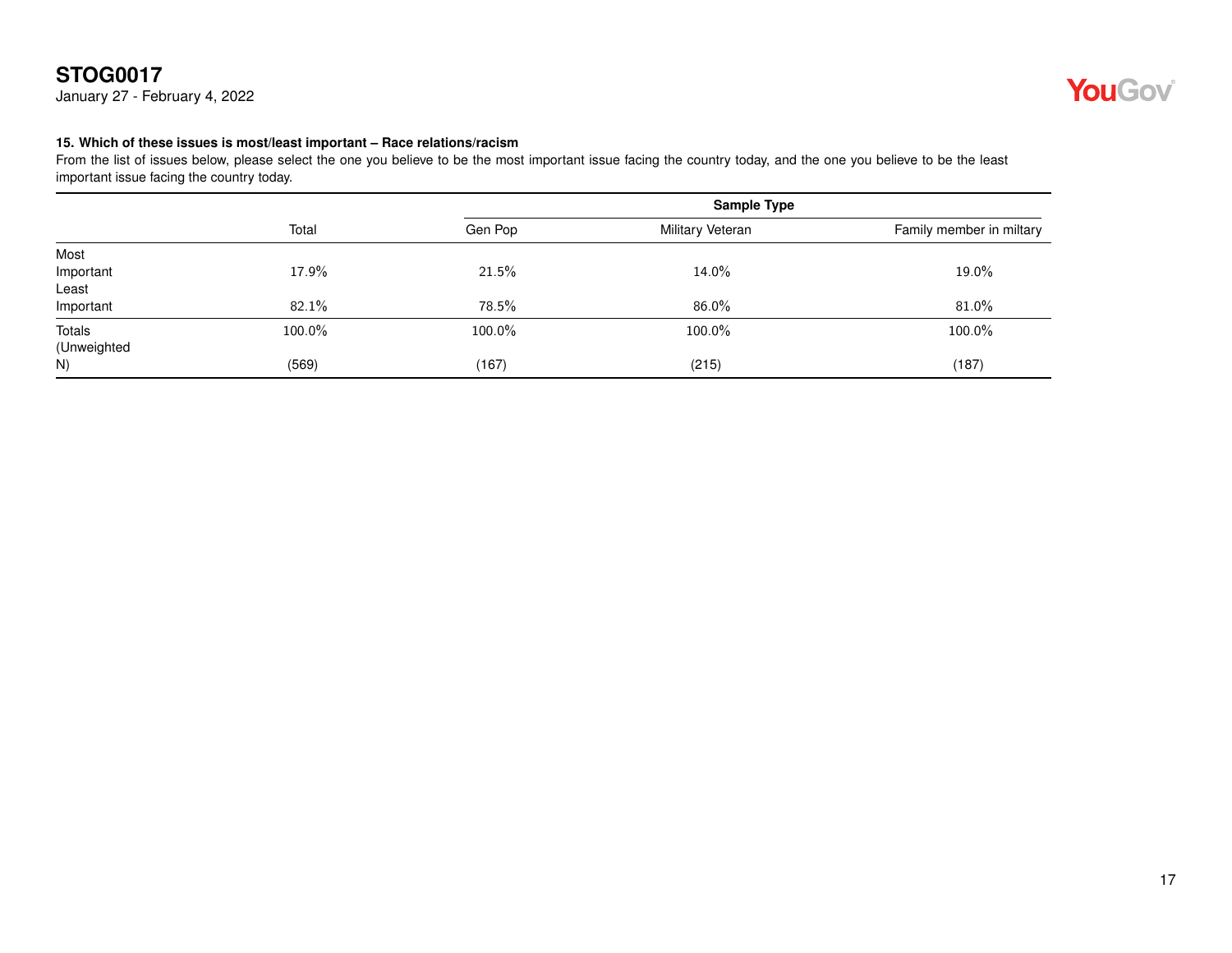January 27 - February 4, 2022



#### <span id="page-17-0"></span>**16. Which of these issues is most/least important – Immigration and border security**

|             | Total  | <b>Sample Type</b> |                  |                          |
|-------------|--------|--------------------|------------------|--------------------------|
|             |        | Gen Pop            | Military Veteran | Family member in miltary |
| Most        |        |                    |                  |                          |
| Important   | 59.2%  | 52.6%              | 62.7%            | 60.5%                    |
| Least       |        |                    |                  |                          |
| Important   | 40.8%  | 47.4%              | 37.3%            | 39.5%                    |
| Totals      | 100.0% | 100.0%             | 100.0%           | 100.0%                   |
| (Unweighted |        |                    |                  |                          |
| N)          | (736)  | (190)              | (292)            | (254)                    |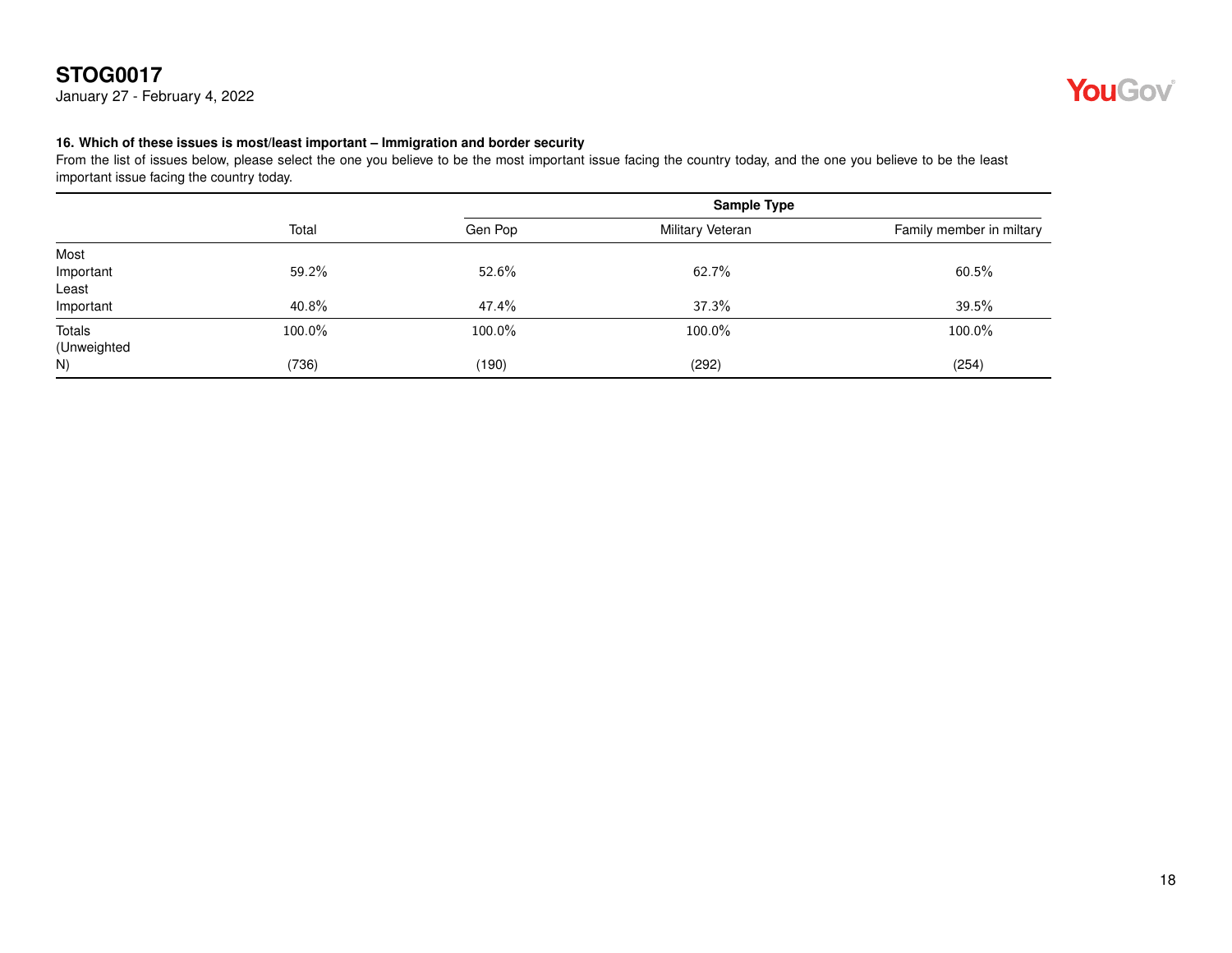January 27 - February 4, 2022



#### <span id="page-18-0"></span>**17. Which of these issues is most/least important – Other (please specify)**

|             | Total  | <b>Sample Type</b> |                  |                          |
|-------------|--------|--------------------|------------------|--------------------------|
|             |        | Gen Pop            | Military Veteran | Family member in miltary |
| Most        |        |                    |                  |                          |
| Important   | 63.9%  | 63.8%              | 68.2%            | 60.1%                    |
| Least       |        |                    |                  |                          |
| Important   | 36.1%  | 36.2%              | 31.8%            | 39.9%                    |
| Totals      | 100.0% | 100.0%             | 100.0%           | 100.0%                   |
| (Unweighted |        |                    |                  |                          |
| N)          | (196)  | (55)               | (66)             | (75)                     |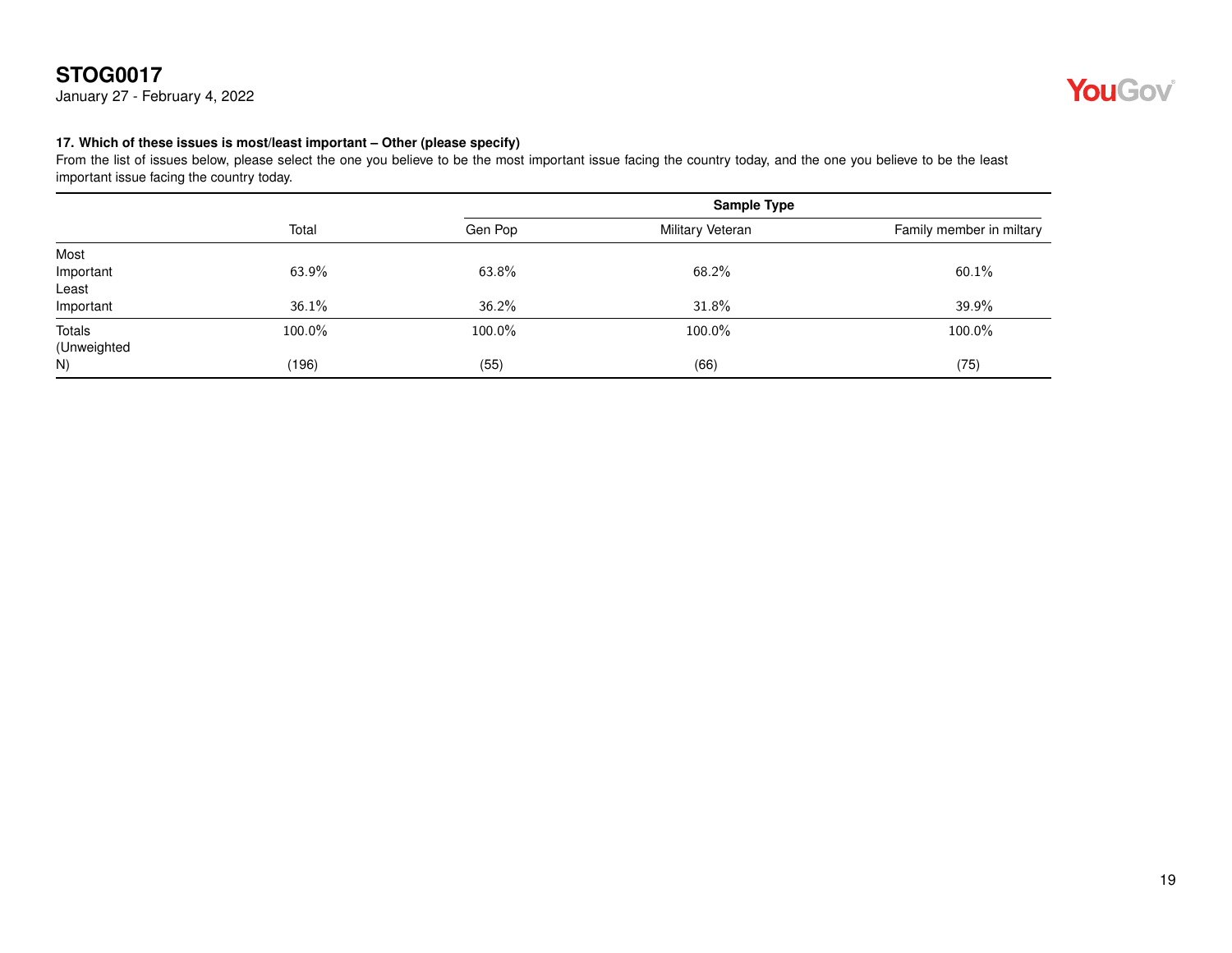January 27 - February 4, 2022



#### <span id="page-19-0"></span>**18. US military engagement in world conflicts**

Should the United States be more or less militarily engaged in conflicts around the world, or stay about the same?

|             |         |         | Sample Type      |                          |  |
|-------------|---------|---------|------------------|--------------------------|--|
|             | Total   | Gen Pop | Military Veteran | Family member in miltary |  |
| More        | 6.3%    | 8.2%    | 6.6%             | 4.2%                     |  |
| Less        | 46.1%   | 41.9%   | 49.5%            | 46.9%                    |  |
| Stay about  |         |         |                  |                          |  |
| the same    | 36.3%   | 33.2%   | 37.0%            | 38.7%                    |  |
| Don't know  | 11.3%   | 16.7%   | 6.9%             | 10.3%                    |  |
| Totals      | 100.0%  | 100.0%  | 100.0%           | 100.0%                   |  |
| (Unweighted |         |         |                  |                          |  |
| N)          | (2,400) | (800)   | (800)            | (800)                    |  |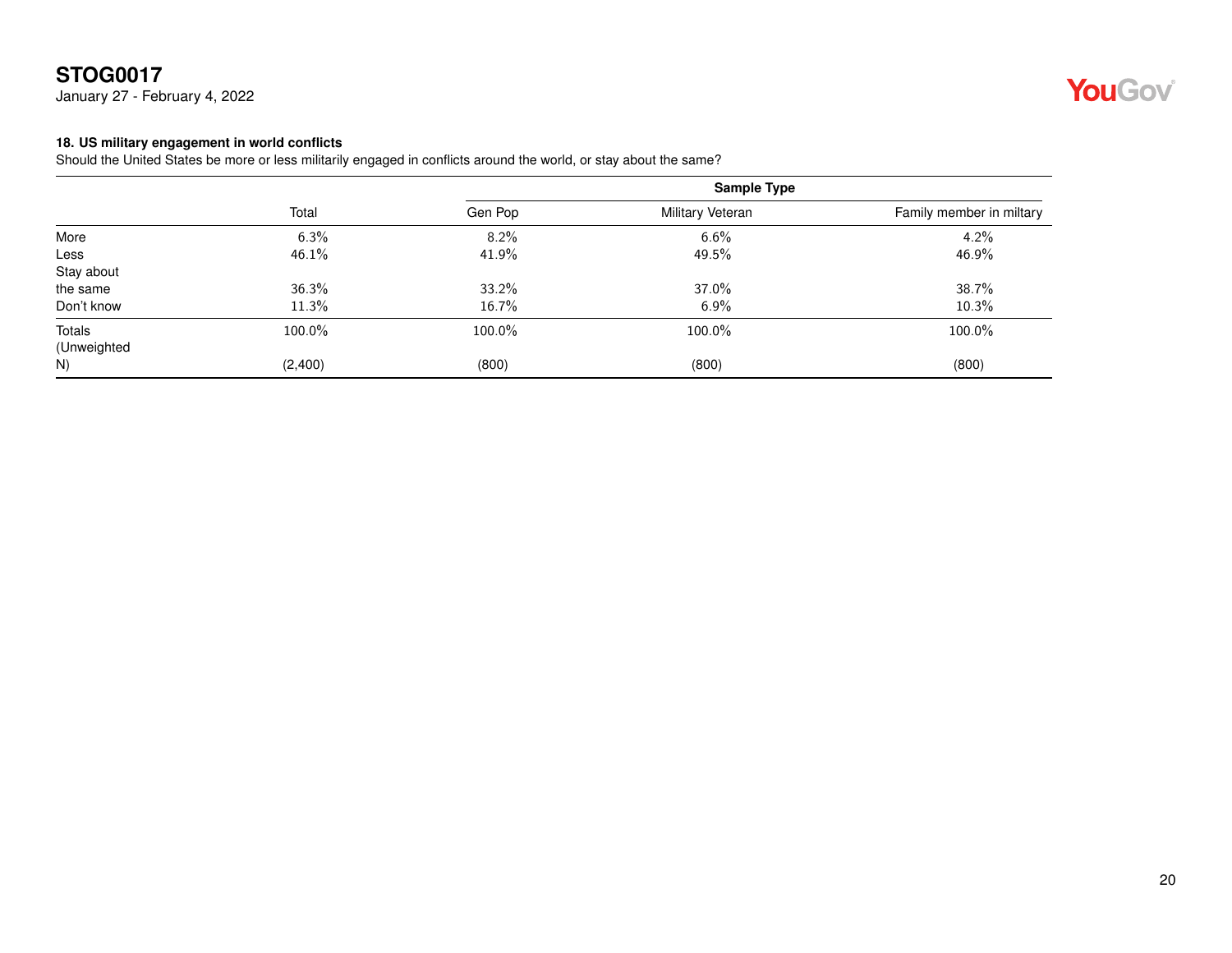January 27 - February 4, 2022



#### <span id="page-20-0"></span>**19. Support/oppose pulling troops from Iraq**

If the President were to authorize that all U.S. troops be removed from Iraq, would you \$support\_or\_oppose\_str that decision?

|             | Total   |         | <b>Sample Type</b> |                          |
|-------------|---------|---------|--------------------|--------------------------|
|             |         | Gen Pop | Military Veteran   | Family member in miltary |
| Strongly    |         |         |                    |                          |
| support     | 25.2%   | 25.1%   | 27.8%              | 22.7%                    |
| Somewhat    |         |         |                    |                          |
| support     | 28.5%   | 23.6%   | 29.6%              | 32.5%                    |
| Somewhat    |         |         |                    |                          |
| oppose      | 18.1%   | 14.5%   | 20.8%              | 19.0%                    |
| Strongly    |         |         |                    |                          |
| oppose      | 9.2%    | 8.2%    | 10.5%              | 8.9%                     |
| Don't know  | 19.0%   | 28.6%   | 11.3%              | 17.0%                    |
| Totals      | 100.0%  | 100.0%  | 100.0%             | 100.0%                   |
| (Unweighted |         |         |                    |                          |
| N)          | (2,400) | (800)   | (800)              | (800)                    |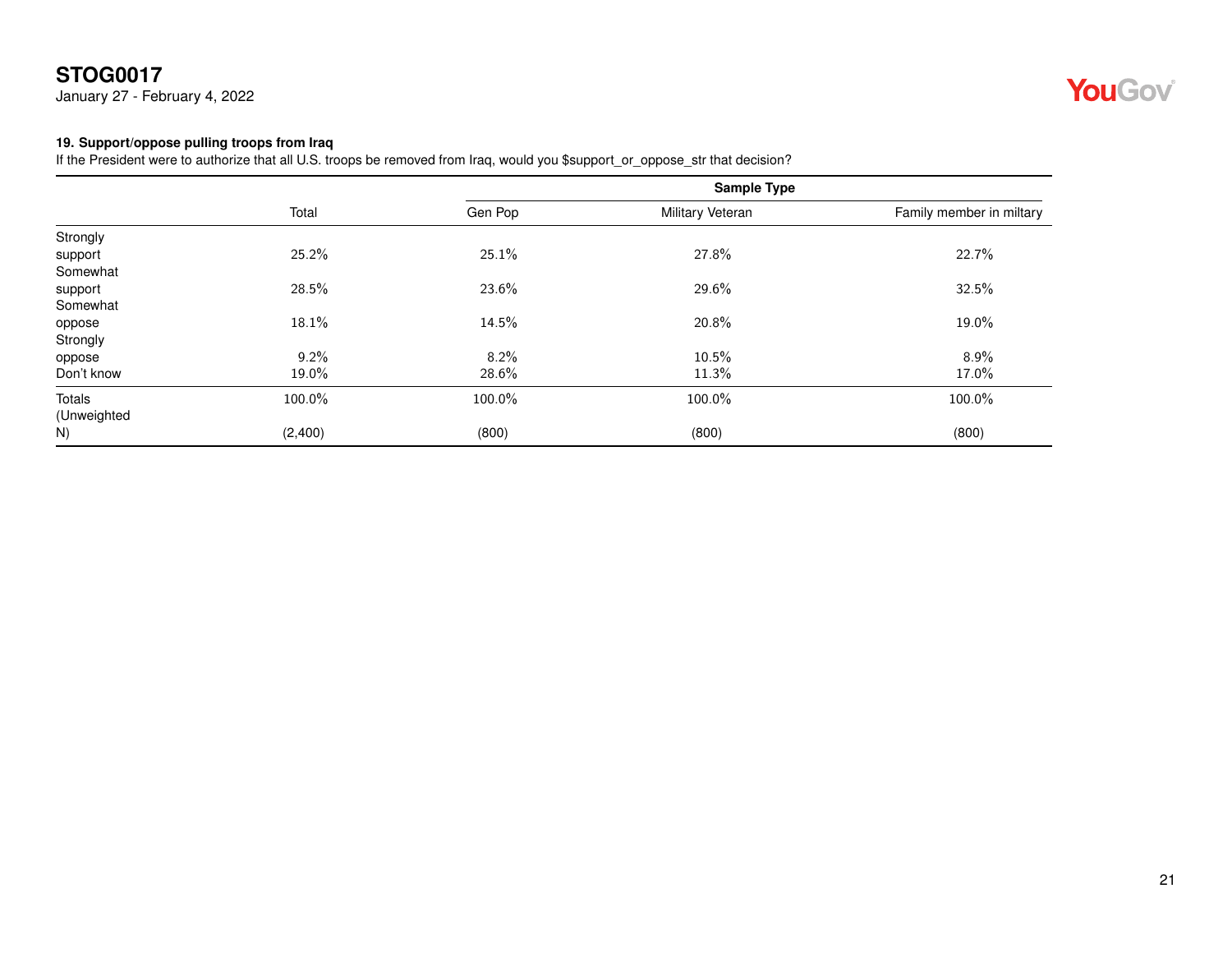January 27 - February 4, 2022



#### <span id="page-21-0"></span>**20. Do you think European countries should spend more/less on defense**

The U.S. accounts for about 70 percent of defense spending by all NATO countries. Do you think European countries should generally spend more or less on defense?

|             |         |         | Sample Type      |                          |
|-------------|---------|---------|------------------|--------------------------|
|             | Total   | Gen Pop | Military Veteran | Family member in miltary |
| More        | 65.0%   | 51.9%   | 79.6%            | 63.4%                    |
| About the   |         |         |                  |                          |
| same        | 16.6%   | 19.1%   | 12.7%            | 18.1%                    |
| Less        | $4.4\%$ | 6.2%    | 2.6%             | 4.4%                     |
| Not sure    | 14.0%   | 22.8%   | 5.1%             | 14.1%                    |
| Totals      | 100.0%  | 100.0%  | 100.0%           | 100.0%                   |
| (Unweighted |         |         |                  |                          |
| N)          | (2,400) | (800)   | (800)            | (800)                    |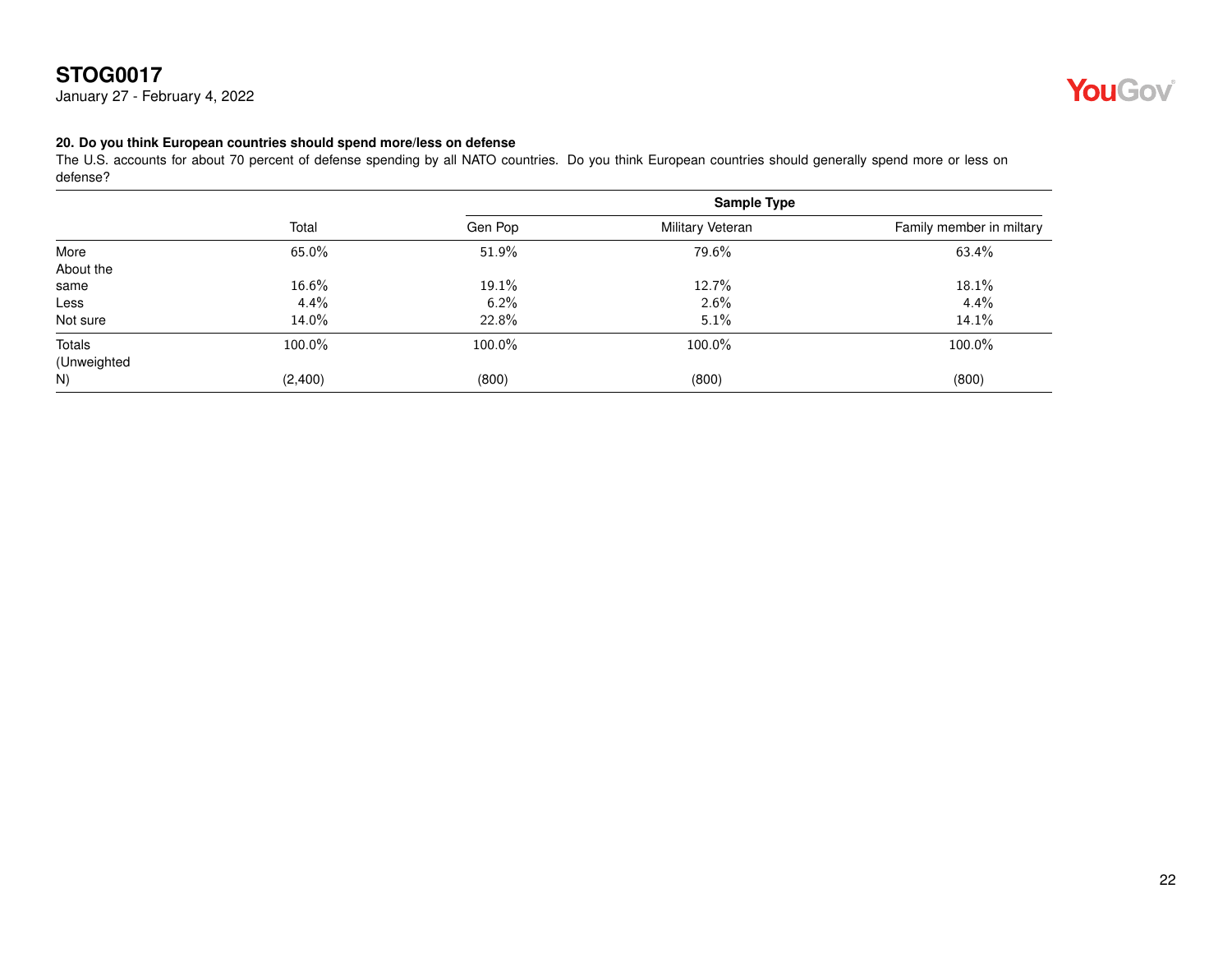January 27 - February 4, 2022

#### <span id="page-22-0"></span>**21. Should the US increase/decrease the number of troops in Europe**

Do you think the U.S. should increase or decrease the number of U.S. troops stationed in Europe?

|             | Total   | <b>Sample Type</b> |                  |                          |
|-------------|---------|--------------------|------------------|--------------------------|
|             |         | Gen Pop            | Military Veteran | Family member in miltary |
| Increase    | 8.8%    | 7.8%               | 11.6%            | 7.0%                     |
| Keep the    |         |                    |                  |                          |
| same level  | 42.9%   | 36.8%              | 47.0%            | 44.8%                    |
| Decrease    | 33.1%   | 31.4%              | 35.0%            | 32.8%                    |
| Don't know  | 15.2%   | 24.0%              | $6.4\%$          | $15.4\%$                 |
| Totals      | 100.0%  | 100.0%             | 100.0%           | 100.0%                   |
| (Unweighted |         |                    |                  |                          |
| N)          | (2,400) | (800)              | (800)            | (800)                    |

# YouGov®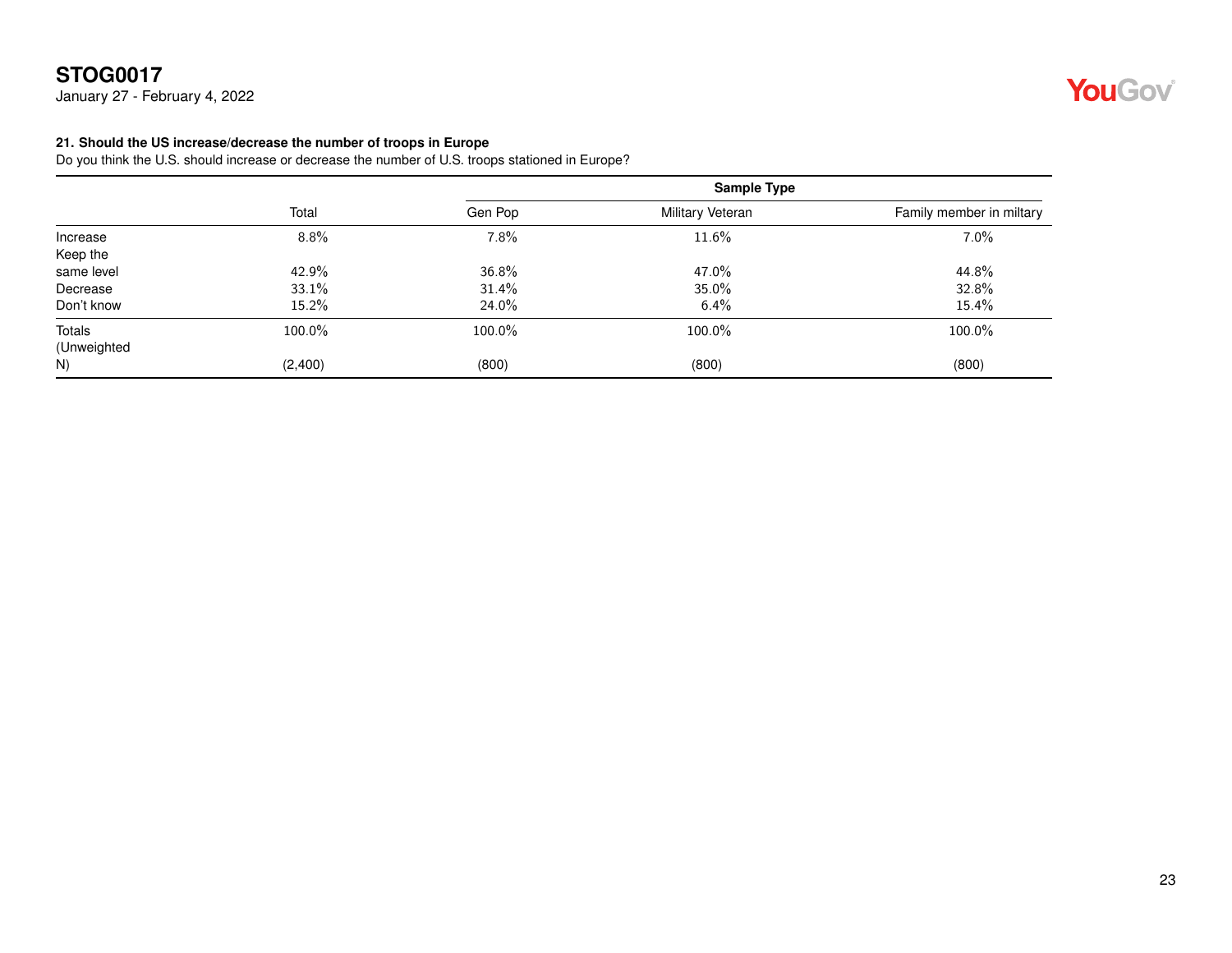January 27 - February 4, 2022



#### <span id="page-23-0"></span>**22. Do you favor/oppose the US going to war with Russia**

If Ukraine is invaded again by Russia, as they were in 2014, do you favor or oppose the US going to war with Russia to protect Ukraine's territorial integrity?

|                | Total   |         | Sample Type      |                          |  |
|----------------|---------|---------|------------------|--------------------------|--|
|                |         | Gen Pop | Military Veteran | Family member in miltary |  |
| Strongly favor | 8.1%    | 8.7%    | 8.6%             | $7.0\%$                  |  |
| Somewhat       |         |         |                  |                          |  |
| favor          | 19.7%   | 15.1%   | 22.1%            | 21.8%                    |  |
| Somewhat       |         |         |                  |                          |  |
| oppose         | 20.3%   | 17.6%   | 21.8%            | 21.4%                    |  |
| Strongly       |         |         |                  |                          |  |
| oppose         | 33.4%   | 31.0%   | 37.9%            | 31.4%                    |  |
| Don't know     | 18.5%   | 27.6%   | 9.6%             | 18.4%                    |  |
| Totals         | 100.0%  | 100.0%  | 100.0%           | 100.0%                   |  |
| (Unweighted    |         |         |                  |                          |  |
| N)             | (2,400) | (800)   | (800)            | (800)                    |  |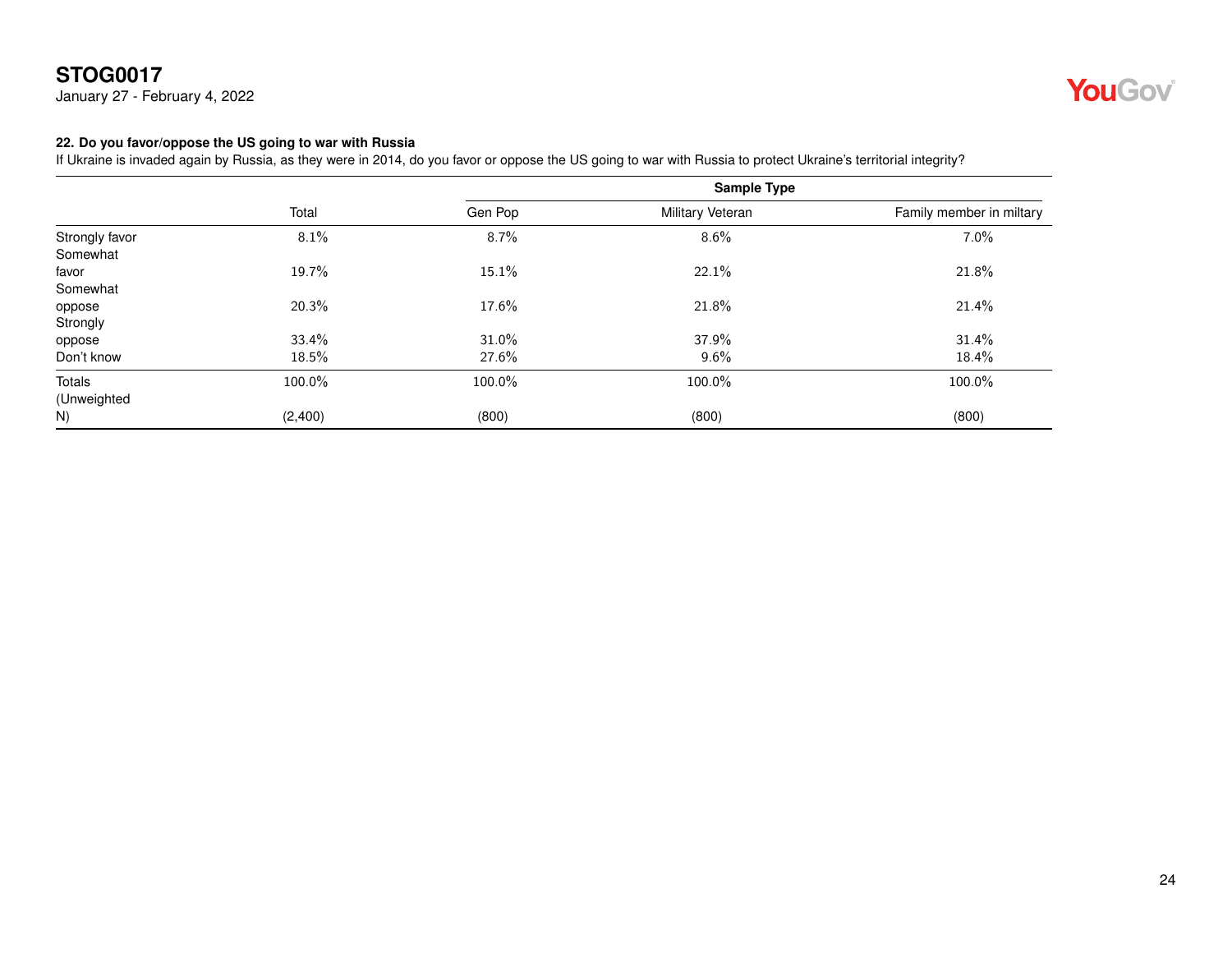January 27 - February 4, 2022

# YouGov®

#### <span id="page-24-0"></span>**23. Should the US increase/decrease foreign aid spending**

Which of the following should the United States do when it comes to spending on aid to foreign countries?

|             | Total   |         | Sample Type      |                          |  |
|-------------|---------|---------|------------------|--------------------------|--|
|             |         | Gen Pop | Military Veteran | Family member in miltary |  |
| Increase    | 7.4%    | $8.0\%$ | 7.9%             | 6.2%                     |  |
| Decrease    | 52.9%   | 45.7%   | 59.6%            | 53.5%                    |  |
| Keep about  |         |         |                  |                          |  |
| the same    | 27.0%   | 26.2%   | 26.1%            | 28.6%                    |  |
| Don't know  | 12.7%   | 20.1%   | 6.4%             | 11.8%                    |  |
| Totals      | 100.0%  | 100.0%  | 100.0%           | 100.0%                   |  |
| (Unweighted |         |         |                  |                          |  |
| N)          | (2,400) | (800)   | (800)            | (800)                    |  |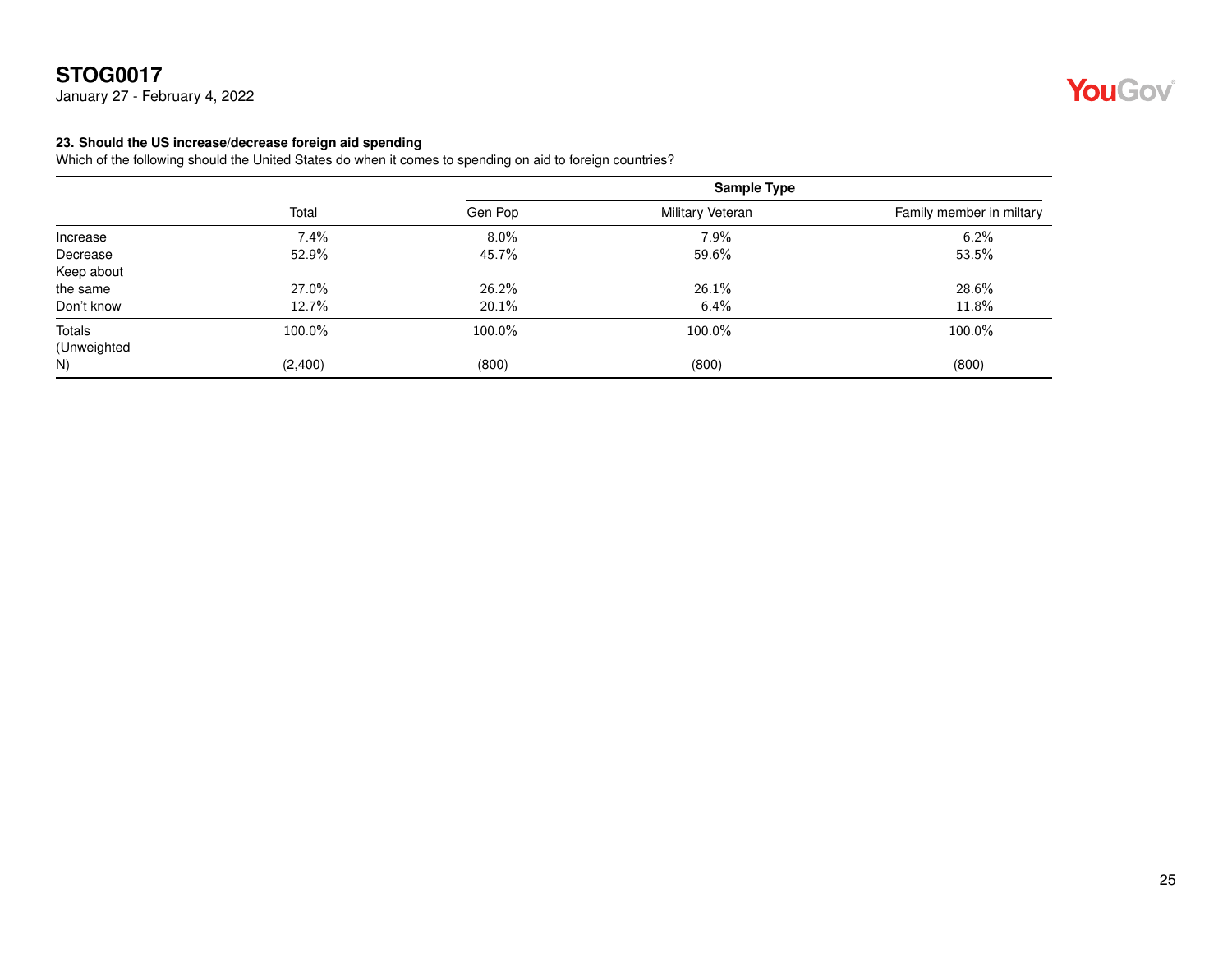January 27 - February 4, 2022



#### <span id="page-25-0"></span>**24. Should the US increase/decrease military spending**

Which of the following should the United States do when it comes to military spending?

|             | Total   | <b>Sample Type</b> |                  |                          |
|-------------|---------|--------------------|------------------|--------------------------|
|             |         | Gen Pop            | Military Veteran | Family member in miltary |
| Increase    | 33.3%   | 28.9%              | 38.5%            | 32.4%                    |
| Decrease    | 26.2%   | 26.1%              | 25.5%            | 26.9%                    |
| Keep about  |         |                    |                  |                          |
| the same    | 30.1%   | 27.3%              | 31.5%            | 31.4%                    |
| Don't know  | 10.5%   | 17.7%              | 4.4%             | 9.3%                     |
| Totals      | 100.0%  | 100.0%             | 100.0%           | 100.0%                   |
| (Unweighted |         |                    |                  |                          |
| N)          | (2,400) | (800)              | (800)            | (800)                    |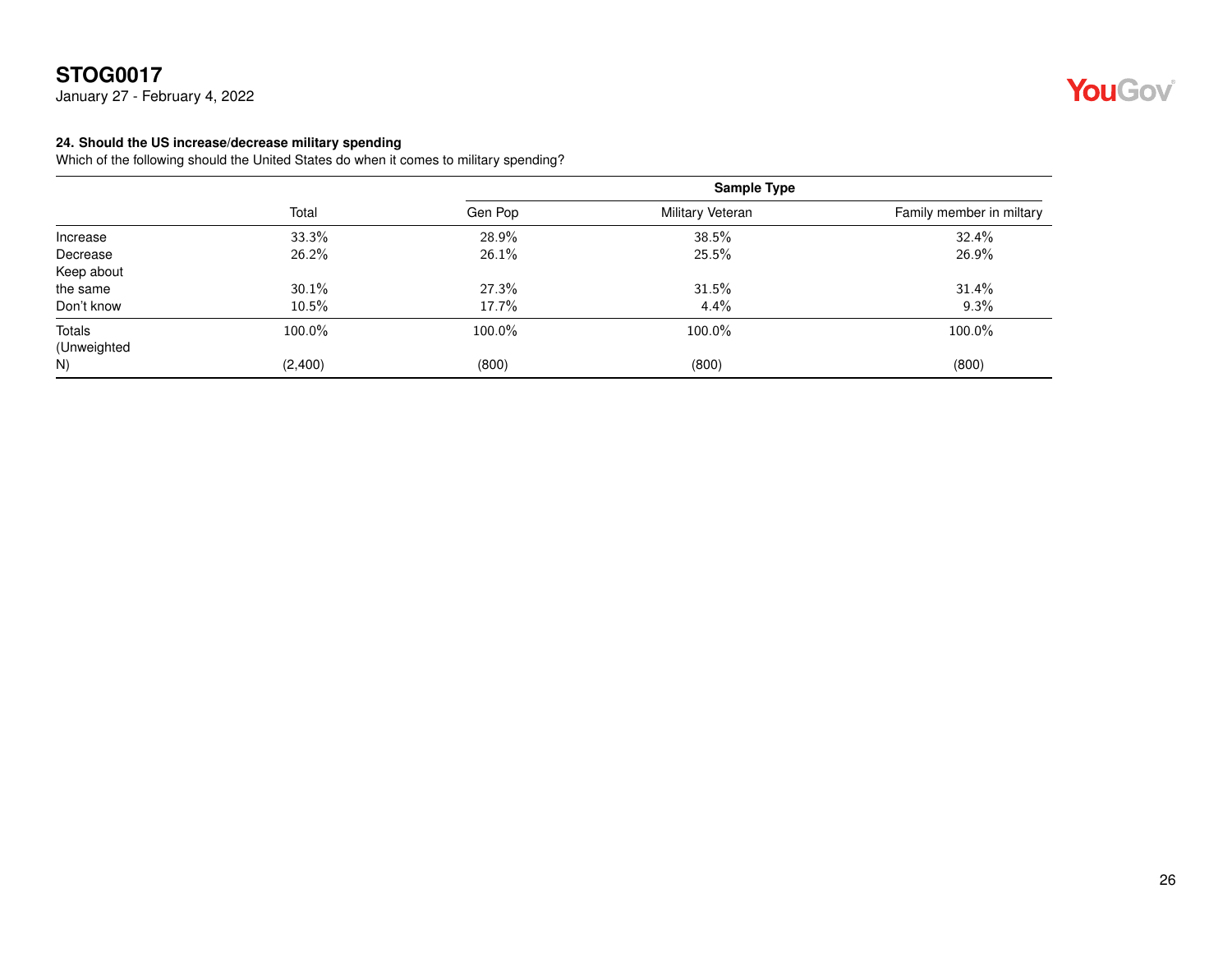January 27 - February 4, 2022



#### <span id="page-26-0"></span>**25. How much of a threat is national debt**

As you might know, the U.S. national debt is more than \$29 trillion and likely to rise in the future. How much of a threat do you believe the national debt is to our national security?

|              | Total    |         | Sample Type      |                          |
|--------------|----------|---------|------------------|--------------------------|
|              |          | Gen Pop | Military Veteran | Family member in miltary |
| Extreme      |          |         |                  |                          |
| threat       | 36.6%    | 35.5%   | 41.9%            | 32.4%                    |
| Somewhat of  |          |         |                  |                          |
| a threat     | 32.1%    | 28.0%   | 32.1%            | 36.0%                    |
| Very little  |          |         |                  |                          |
| threat       | 13.7%    | 12.1%   | 13.6%            | 15.2%                    |
| No threat at |          |         |                  |                          |
| all          | $5.4\%$  | 4.3%    | 7.4%             | 4.5%                     |
| Don't know   | 12.3%    | 20.0%   | 4.9%             | 11.9%                    |
| Totals       | 100.0%   | 100.0%  | 100.0%           | 100.0%                   |
| (Unweighted  |          |         |                  |                          |
| N)           | (2, 399) | (800)   | (799)            | (800)                    |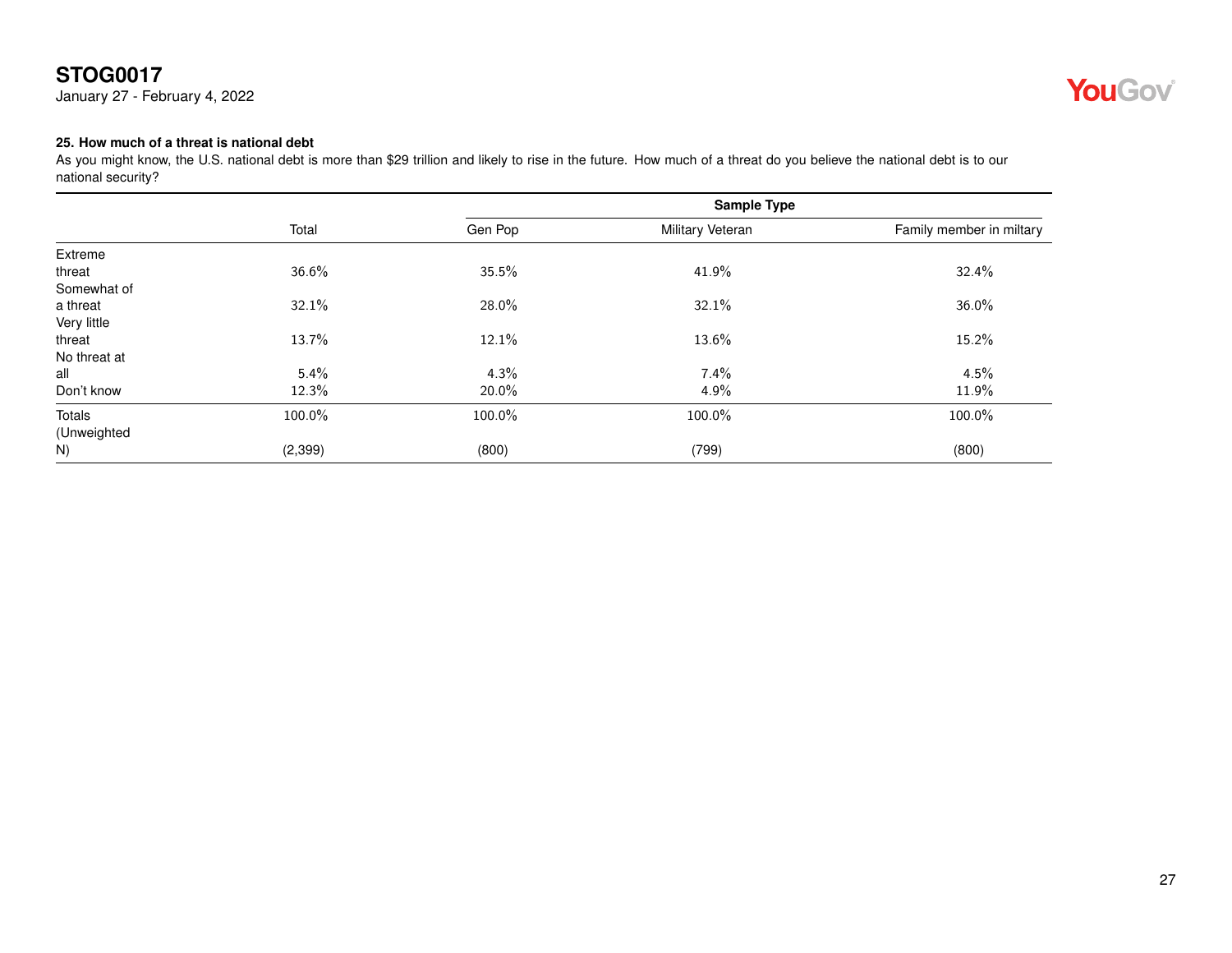January 27 - February 4, 2022



#### <span id="page-27-0"></span>**26. Quality of veteran benefits/services**

From what you know, how would you rate the overall quality of the benefits and services military veterans receive from the Department of Veterans Affairs, or VA?

|             | Total   | <b>Sample Type</b> |                  |                          |
|-------------|---------|--------------------|------------------|--------------------------|
|             |         | Gen Pop            | Military Veteran | Family member in miltary |
| Excellent   | 6.6%    | 6.1%               | 8.3%             | 5.4%                     |
| Good        | 23.2%   | 16.3%              | 32.3%            | 20.9%                    |
| Fair        | 31.2%   | 26.7%              | 33.0%            | 33.8%                    |
| Poor        | 26.2%   | 27.5%              | 21.7%            | 29.4%                    |
| Don't know  | 12.8%   | 23.4%              | 4.7%             | 10.4%                    |
| Totals      | 100.0%  | 100.0%             | 100.0%           | 100.0%                   |
| (Unweighted |         |                    |                  |                          |
| N)          | (2,400) | (800)              | (800)            | (800)                    |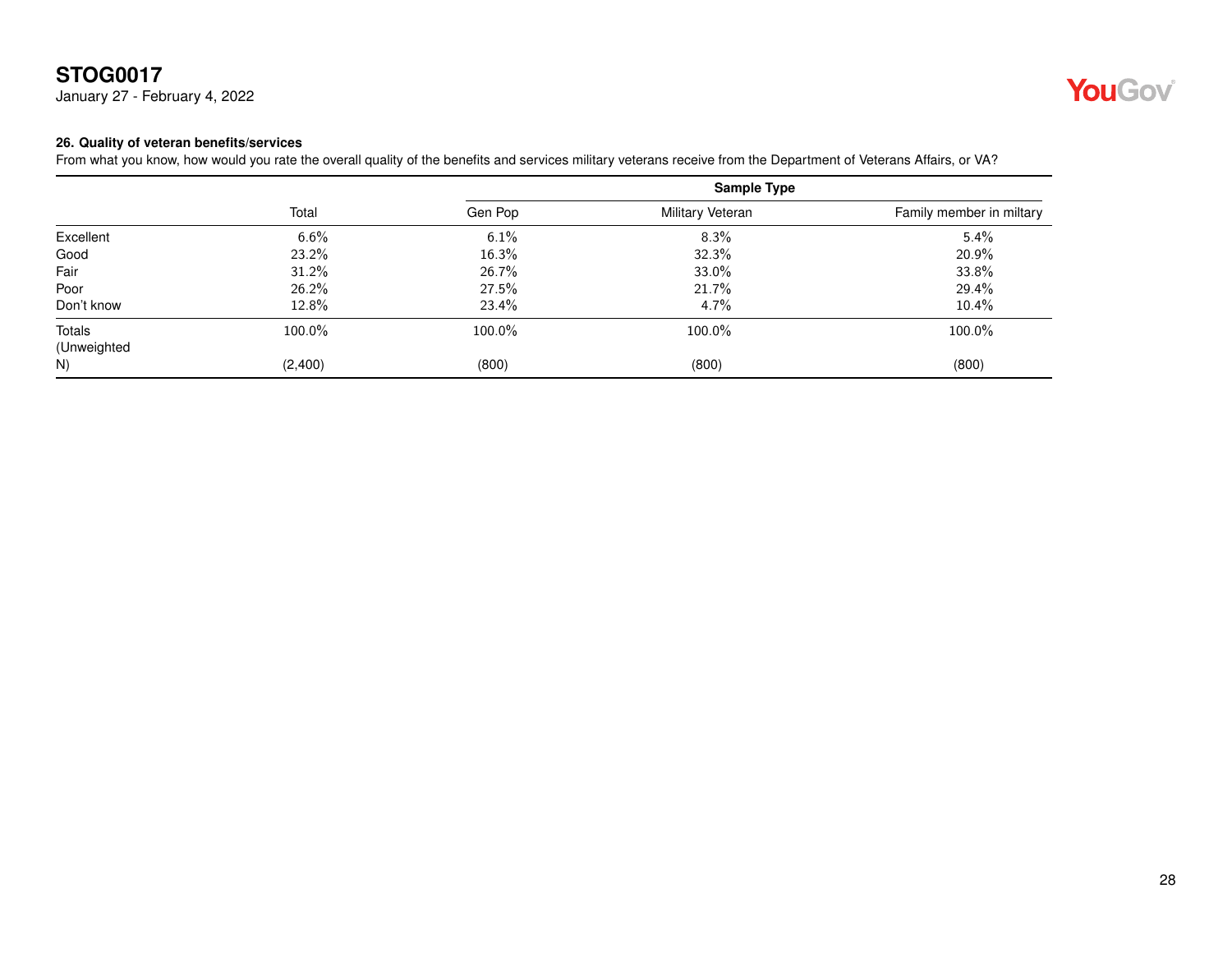January 27 - February 4, 2022



#### <span id="page-28-0"></span>**27. Quality of VA healthcare**

And what about health care, specifically...how would you rate the quality of health care military veterans receive from the Department of Veterans Affairs, or VA?

|                       | Total   | Sample Type |                  |                          |
|-----------------------|---------|-------------|------------------|--------------------------|
|                       |         | Gen Pop     | Military Veteran | Family member in miltary |
| Excellent             | 6.8%    | $5.0\%$     | $9.9\%$          | 5.6%                     |
| Good                  | 24.0%   | 19.2%       | 31.6%            | 21.3%                    |
| Fair                  | 29.2%   | 25.2%       | 29.5%            | 32.7%                    |
| Poor                  | 26.5%   | 27.3%       | 21.9%            | 30.2%                    |
| Don't know            | 13.5%   | 23.3%       | 7.1%             | 10.2%                    |
| Totals<br>(Unweighted | 100.0%  | 100.0%      | 100.0%           | 100.0%                   |
| N)                    | (2,399) | (800)       | (799)            | (800)                    |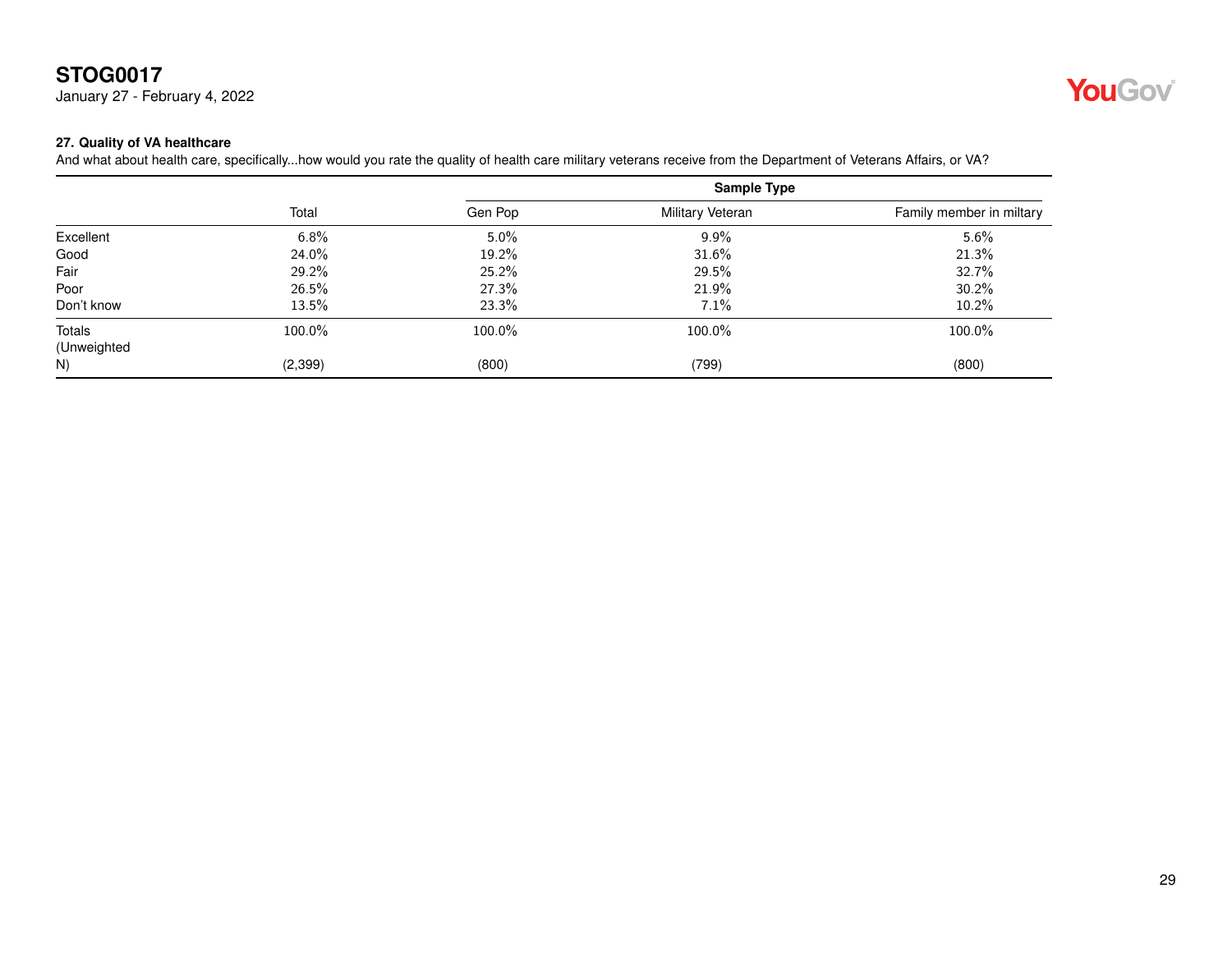January 27 - February 4, 2022



#### <span id="page-29-0"></span>**28. Is VA healthcare better/worse than regular healthcare**

Do you think the health care that U.S. veterans receive from VA medical facilities is better or worse health care than most Americans receive?

|             |         |         | <b>Sample Type</b> |                          |
|-------------|---------|---------|--------------------|--------------------------|
|             | Total   | Gen Pop | Military Veteran   | Family member in miltary |
| Generally   |         |         |                    |                          |
| better      | 14.0%   | 13.9%   | 15.8%              | 12.4%                    |
| Generally   |         |         |                    |                          |
| worse       | 41.1%   | 36.5%   | 44.0%              | 42.9%                    |
| About the   |         |         |                    |                          |
| same        | 28.3%   | 23.5%   | 32.5%              | 28.8%                    |
| Don't know  | 16.6%   | 26.1%   | 7.7%               | 16.0%                    |
| Totals      | 100.0%  | 100.0%  | 100.0%             | 100.0%                   |
| (Unweighted |         |         |                    |                          |
| N)          | (2,400) | (800)   | (800)              | (800)                    |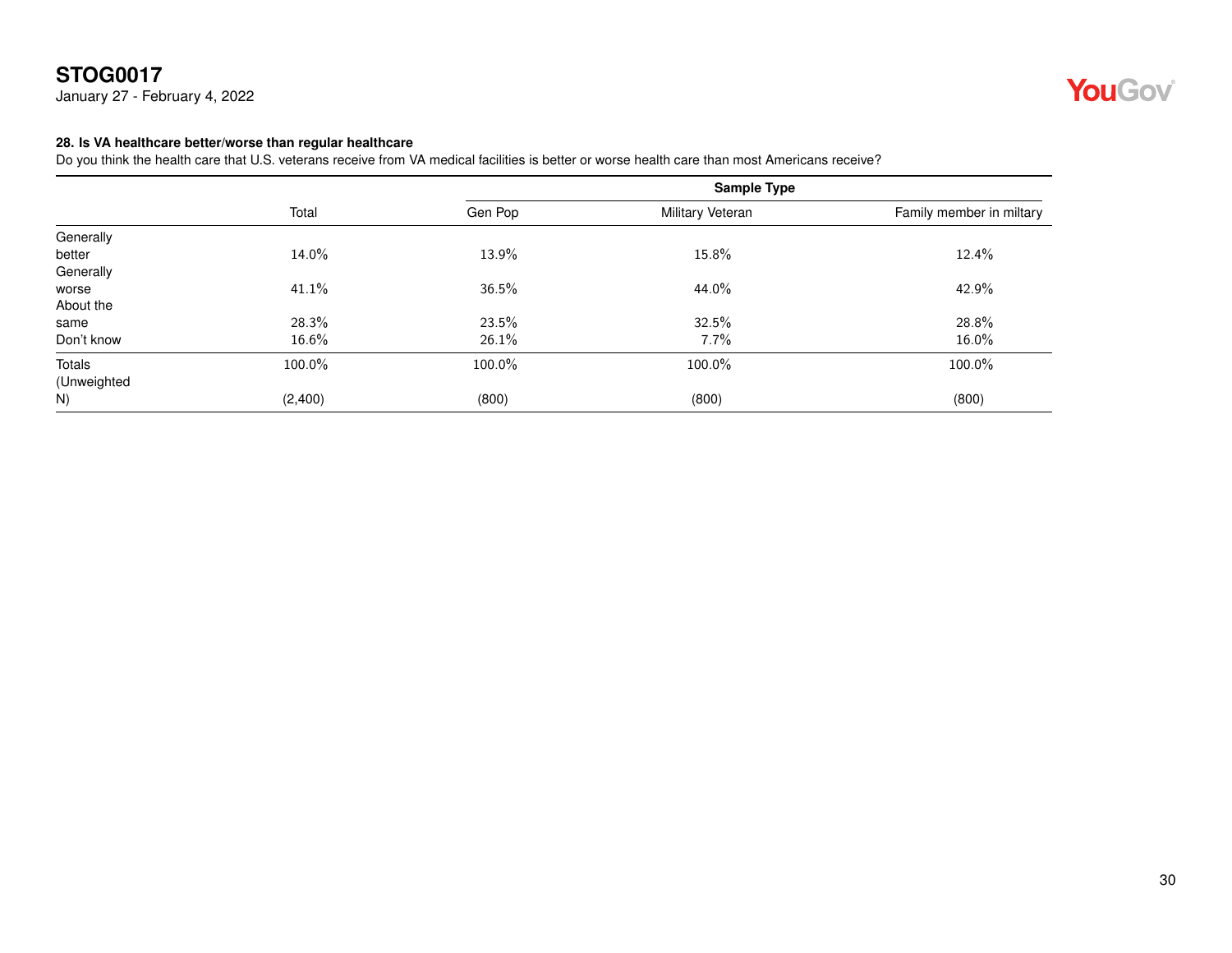January 27 - February 4, 2022



#### <span id="page-30-0"></span>**29. Favor/oppose veterans using VA benefits outside of VA medical system**

Do you favor or oppose giving veterans the choice to use their VA health care benefits at medical facilities or health care providers outside of the VA's existing medical system?

|                | Total    | Sample Type |                  |                          |
|----------------|----------|-------------|------------------|--------------------------|
|                |          | Gen Pop     | Military Veteran | Family member in miltary |
| Strongly favor | 56.1%    | 47.7%       | 59.8%            | 60.9%                    |
| Somewhat       |          |             |                  |                          |
| favor          | 27.9%    | 28.9%       | 30.5%            | 24.3%                    |
| Somewhat       |          |             |                  |                          |
| oppose         | 3.3%     | 2.9%        | 3.3%             | 3.8%                     |
| Strongly       |          |             |                  |                          |
| oppose         | 1.8%     | 1.4%        | 2.5%             | 1.3%                     |
| Don't know     | 10.9%    | 19.2%       | 3.9%             | 9.7%                     |
| Totals         | 100.0%   | 100.0%      | 100.0%           | 100.0%                   |
| (Unweighted    |          |             |                  |                          |
| N)             | (1, 197) | (397)       | (401)            | (399)                    |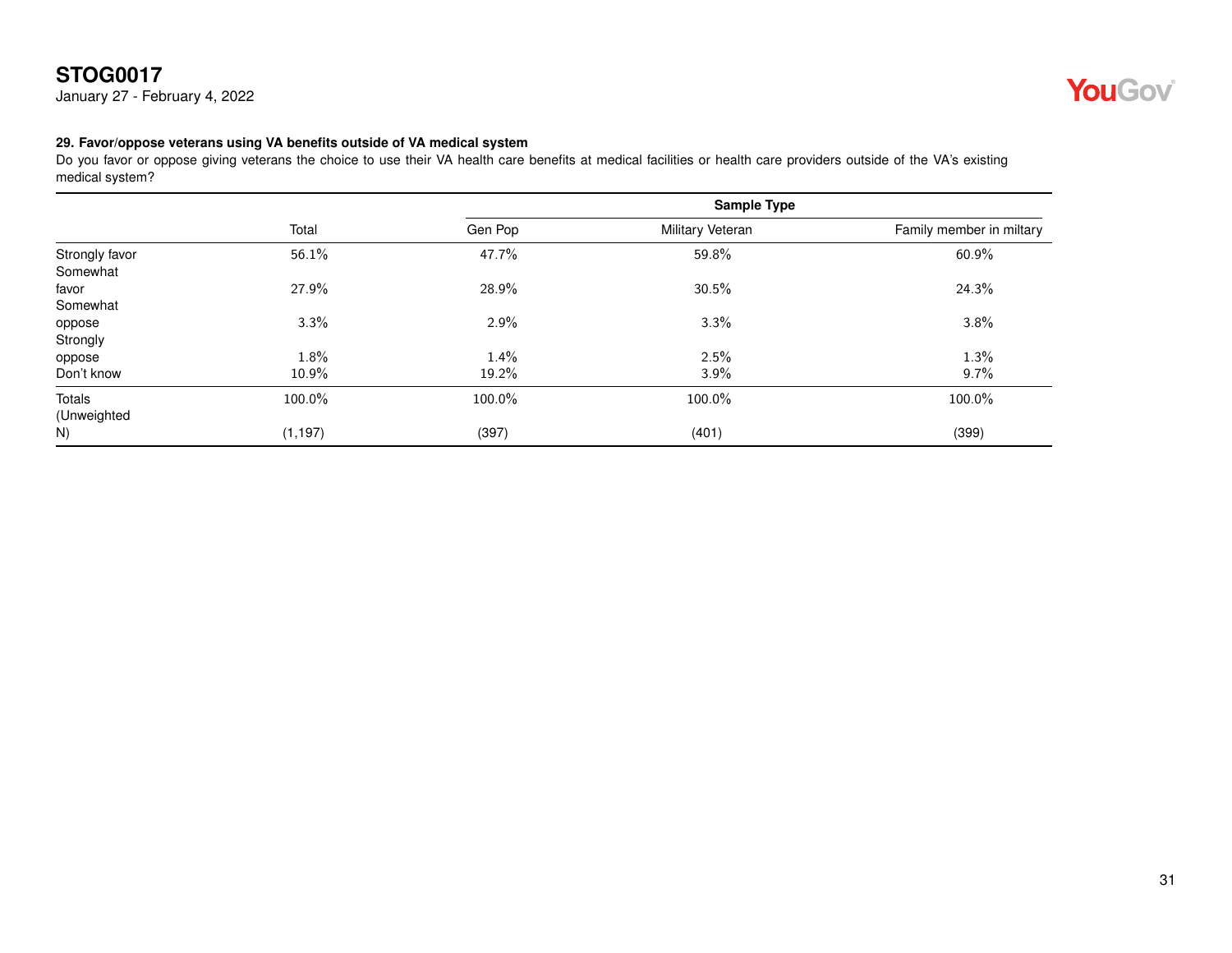January 27 - February 4, 2022



#### <span id="page-31-0"></span>**30. Favor/oppose veterans using VA benefits outside of VA medical system even with additional cost**

Do you favor or oppose giving veterans the choice to use their VA health care benefits at medical facilities or health care providers outside of the VA's existing medical system, even if it means they could pay a little more out of pocket?

|                | Total   | Sample Type |                  |                          |
|----------------|---------|-------------|------------------|--------------------------|
|                |         | Gen Pop     | Military Veteran | Family member in miltary |
| Strongly favor | 45.1%   | 42.7%       | 45.3%            | 47.4%                    |
| Somewhat       |         |             |                  |                          |
| favor          | 30.9%   | 25.7%       | 36.1%            | 31.1%                    |
| Somewhat       |         |             |                  |                          |
| oppose         | 5.9%    | 6.2%        | 7.4%             | 4.1%                     |
| Strongly       |         |             |                  |                          |
| oppose         | 3.2%    | $3.6\%$     | 4.4%             | 1.8%                     |
| Don't know     | 14.8%   | 21.8%       | 6.8%             | 15.6%                    |
| Totals         | 100.0%  | 100.0%      | 100.0%           | 100.0%                   |
| (Unweighted    |         |             |                  |                          |
| N)             | (1,203) | (403)       | (399)            | (401)                    |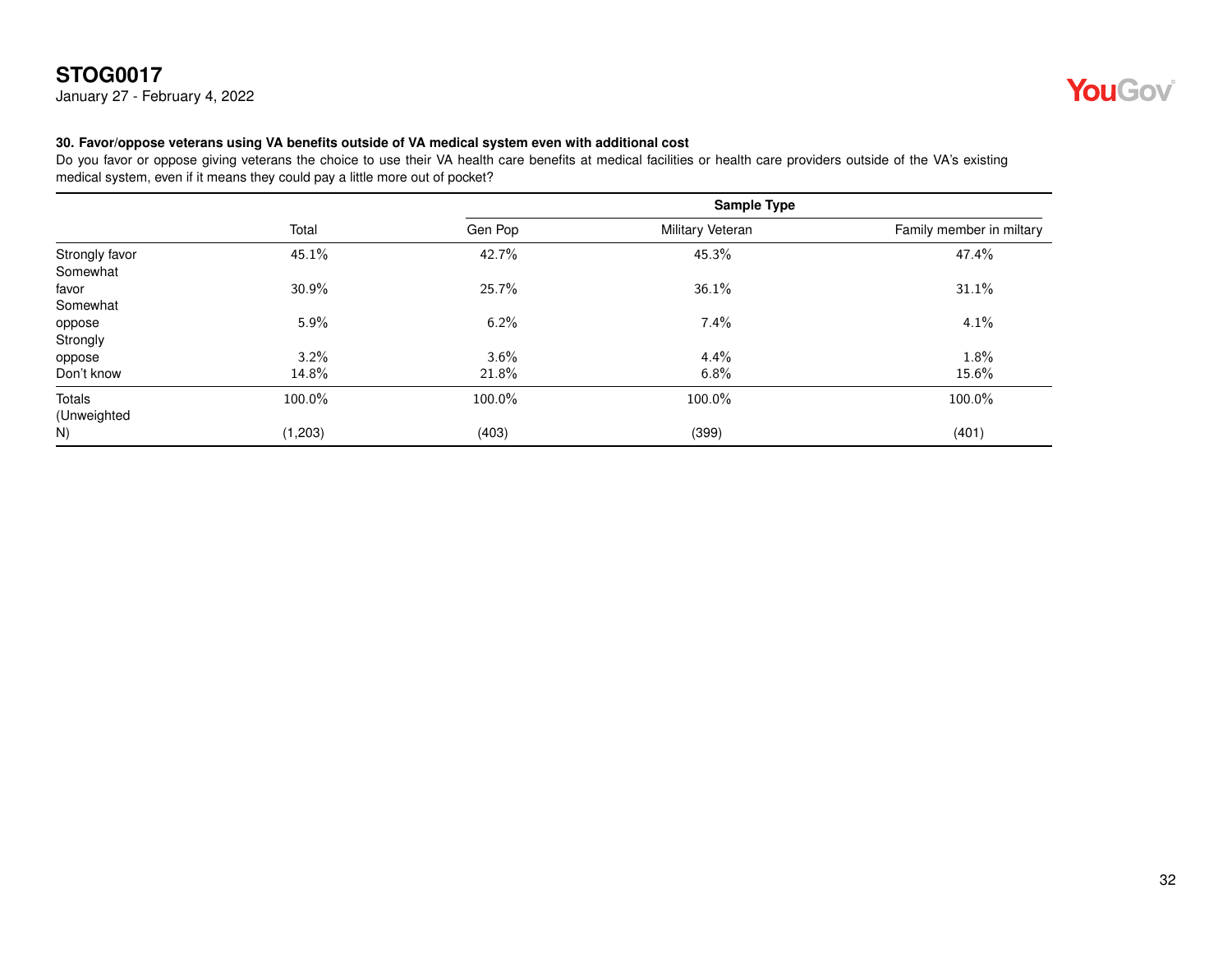January 27 - February 4, 2022

#### <span id="page-32-0"></span>**31. Do you believe the VA has enough funding to care for veterans**

Based on what you know, do you believe the VA has enough funding to take care of the needs of our nation's veterans?

|             | Total   |         | <b>Sample Type</b> |                          |  |
|-------------|---------|---------|--------------------|--------------------------|--|
|             |         | Gen Pop | Military Veteran   | Family member in miltary |  |
| Yes         | 18.1%   | 17.5%   | 18.4%              | 18.3%                    |  |
| No          | 54.9%   | 48.0%   | 59.9%              | 56.7%                    |  |
| Don't know  | 27.1%   | 34.6%   | 21.7%              | 25.0%                    |  |
| Totals      | 100.0%  | 100.0%  | 100.0%             | 100.0%                   |  |
| (Unweighted |         |         |                    |                          |  |
| N)          | (2,400) | (800)   | (800)              | (800)                    |  |

# YouGov®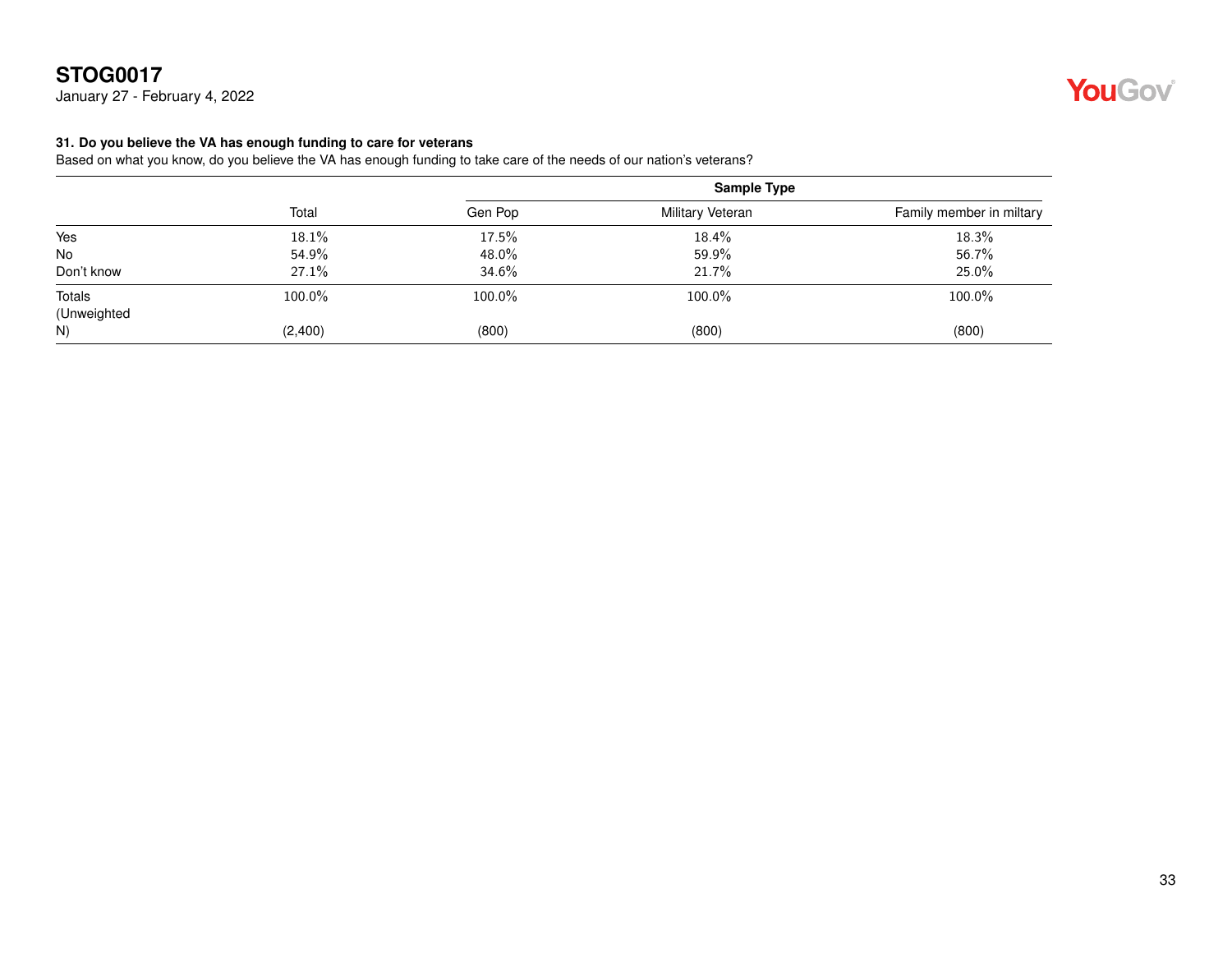January 27 - February 4, 2022



#### <span id="page-33-0"></span>**32. How easy/difficult is it to access medical care through VA**

Regardless of whether or not you have accessed medical care through the VA, in your opinion, how challenging is it to access medical care through the VA?

|                | Total   |         | Sample Type      |                          |
|----------------|---------|---------|------------------|--------------------------|
|                |         | Gen Pop | Military Veteran | Family member in miltary |
| Very easy      | 5.9%    | 3.8%    | 10.3%            | 3.4%                     |
| Somewhat       |         |         |                  |                          |
| easy           | 19.3%   | 13.4%   | 24.7%            | 19.8%                    |
| Somewhat       |         |         |                  |                          |
| difficult      | 35.3%   | 30.1%   | 35.5%            | 40.4%                    |
| Very difficult | 14.2%   | 13.8%   | 15.4%            | 13.6%                    |
| Don't know     | 25.2%   | 38.8%   | 14.1%            | 22.8%                    |
| Totals         | 100.0%  | 100.0%  | 100.0%           | 100.0%                   |
| (Unweighted    |         |         |                  |                          |
| N)             | (2,400) | (800)   | (800)            | (800)                    |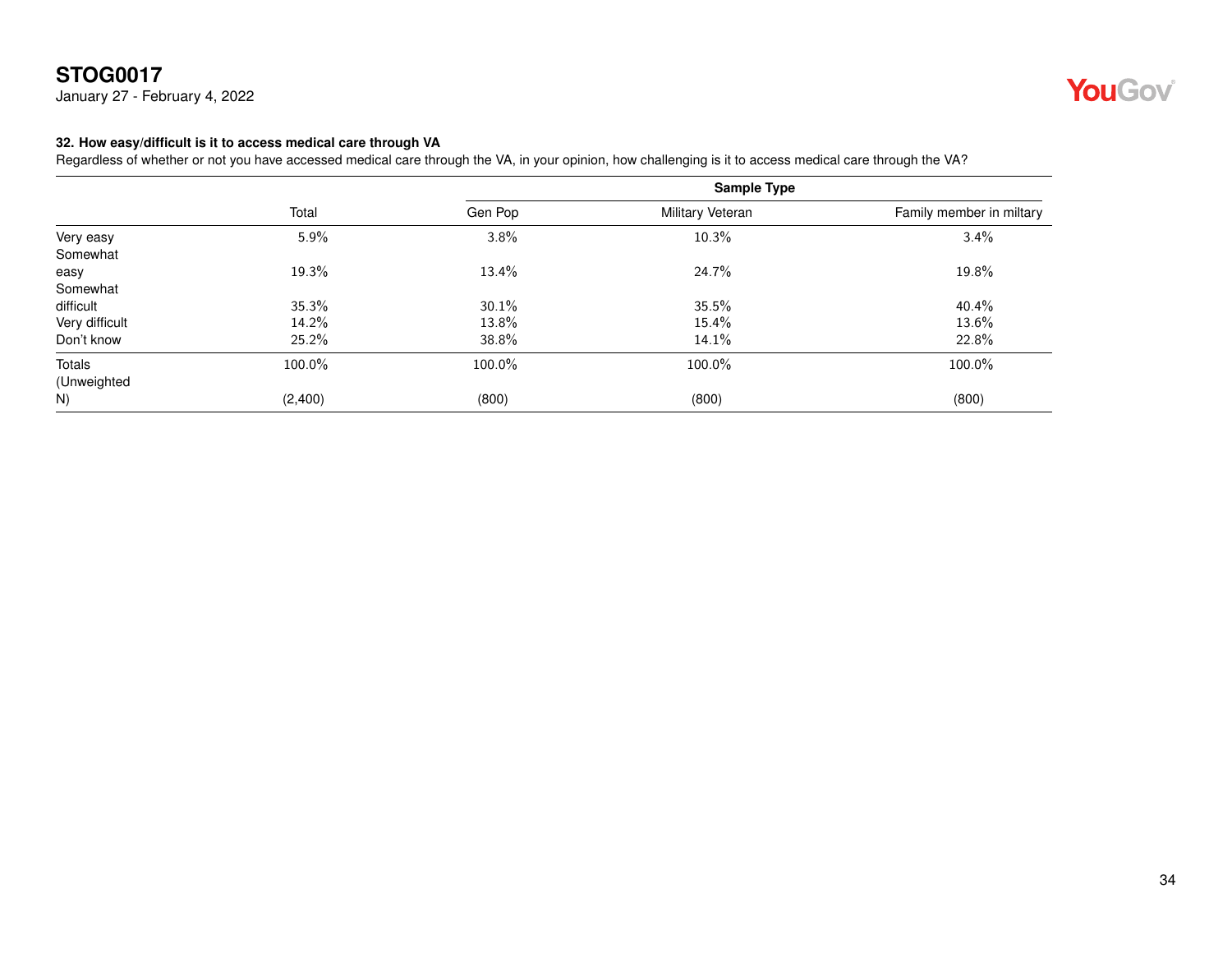January 27 - February 4, 2022



#### <span id="page-34-0"></span>**33. VA wait times reasonable/unreasonable**

Regardless of whether or not you have accessed medical care through the VA, in your opinion, do you think the wait times to receive medical care at VA facilities are reasonable or unreasonable?

|              | Total   |         | <b>Sample Type</b> |                          |
|--------------|---------|---------|--------------------|--------------------------|
|              |         | Gen Pop | Military Veteran   | Family member in miltary |
| Very         |         |         |                    |                          |
| reasonable   | 4.8%    | 4.4%    | 8.1%               | 1.9%                     |
| Somewhat     |         |         |                    |                          |
| reasonable   | 19.1%   | 12.8%   | 24.2%              | 20.4%                    |
| Somewhat     |         |         |                    |                          |
| unreasonable | 29.5%   | 25.4%   | 31.7%              | 31.5%                    |
| Very         |         |         |                    |                          |
| unreasonable | 20.8%   | 18.5%   | 21.6%              | 22.4%                    |
| Don't know   | 25.7%   | 39.0%   | 14.4%              | 23.8%                    |
| Totals       | 100.0%  | 100.0%  | 100.0%             | 100.0%                   |
| (Unweighted  |         |         |                    |                          |
| N)           | (2,400) | (800)   | (800)              | (800)                    |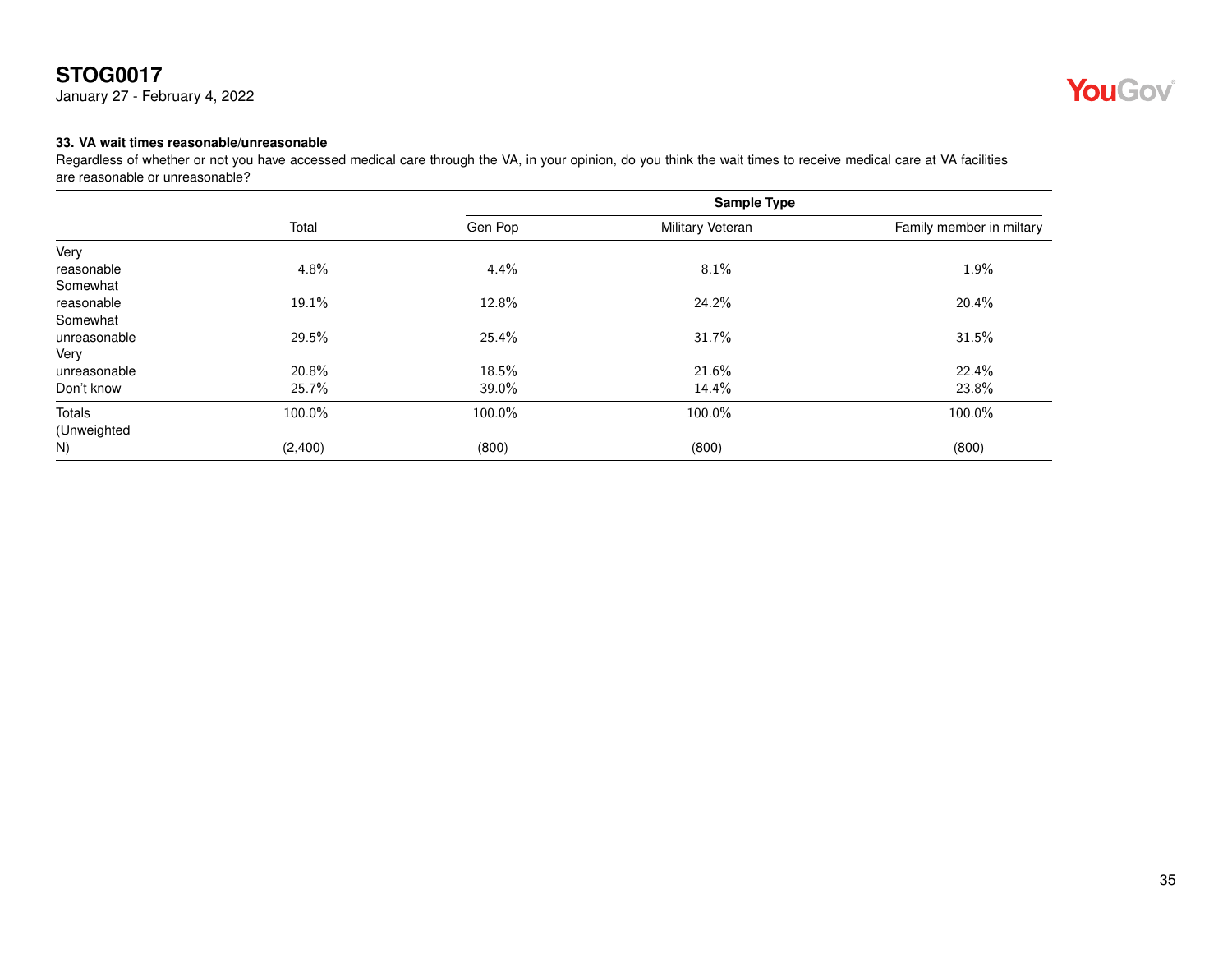January 27 - February 4, 2022



#### <span id="page-35-0"></span>**34. Do you have a positive/negative impression of the following organizations – Concerned Veterans for America**

|                                |          | <b>Sample Type</b> |                  |                          |
|--------------------------------|----------|--------------------|------------------|--------------------------|
|                                | Total    | Gen Pop            | Military Veteran | Family member in miltary |
| Very positive<br>Somewhat      | 8.1%     | 8.7%               | 7.3%             | 8.3%                     |
| positive<br>Somewhat           | 11.0%    | 9.4%               | 12.3%            | 11.4%                    |
| negative                       | 2.5%     | 2.4%               | $2.4\%$          | 2.8%                     |
| Very negative<br>Heard of / No | 1.7%     | $2.0\%$            | 1.2%             | 1.8%                     |
| opinion<br>Never heard         | $9.6\%$  | 10.1%              | 9.5%             | 9.2%                     |
| of                             | 54.2%    | 50.7%              | 56.8%            | 55.2%                    |
| Don't know                     | 12.9%    | 16.8%              | 10.5%            | 11.4%                    |
| Totals<br>(Unweighted          | 100.0%   | 100.0%             | 100.0%           | 100.0%                   |
| N)                             | (2, 399) | (799)              | (800)            | (800)                    |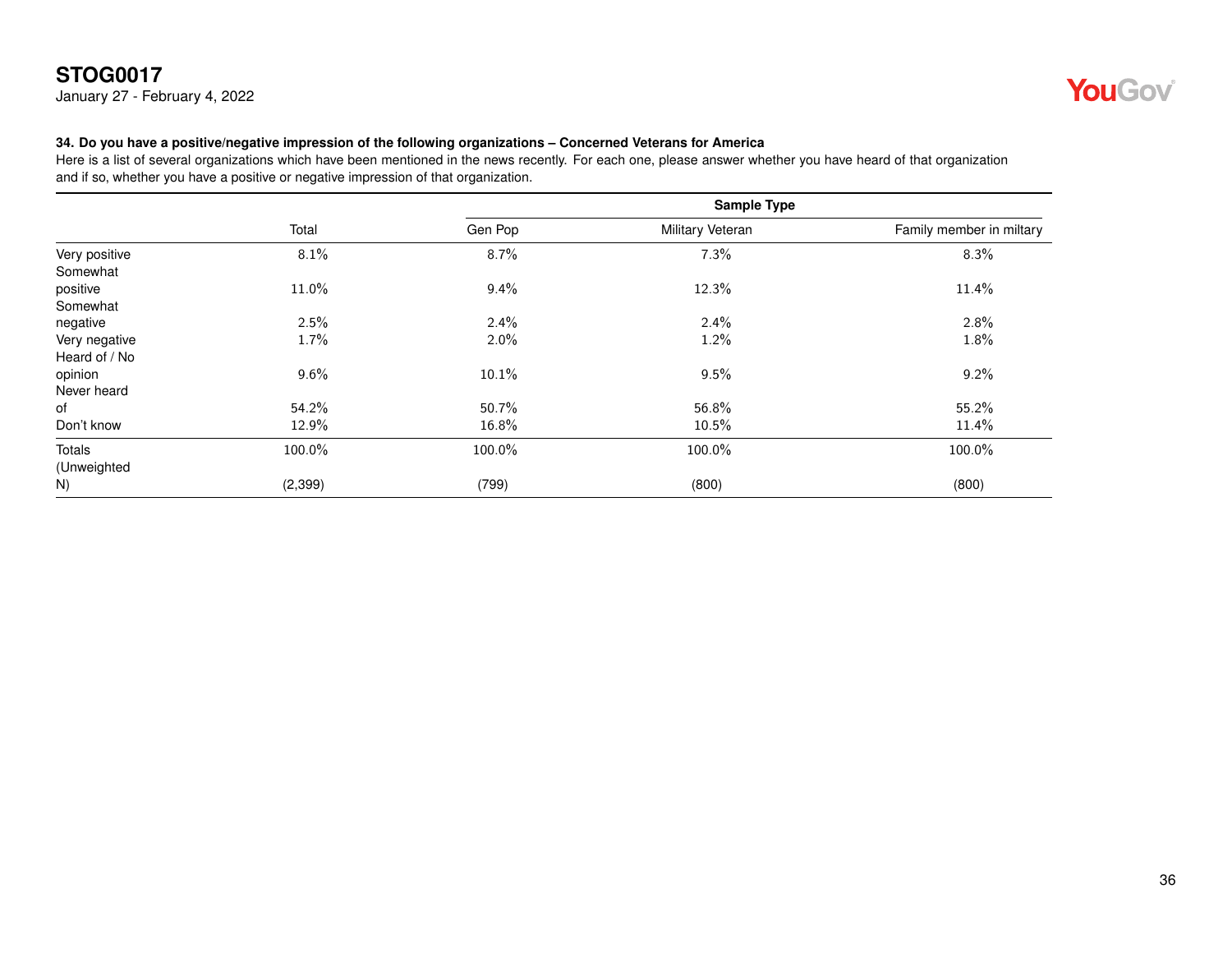January 27 - February 4, 2022



#### <span id="page-36-0"></span>**35. Do you have a positive/negative impression of the following organizations – Veterans of Foreign Wars**

|                                |          | <b>Sample Type</b> |                  |                          |
|--------------------------------|----------|--------------------|------------------|--------------------------|
|                                | Total    | Gen Pop            | Military Veteran | Family member in miltary |
| Very positive<br>Somewhat      | 25.7%    | 18.9%              | 34.9%            | 23.3%                    |
| positive<br>Somewhat           | 32.4%    | 24.3%              | 37.8%            | 35.1%                    |
| negative                       | 4.1%     | 2.9%               | 3.8%             | 5.5%                     |
| Very negative<br>Heard of / No | 2.1%     | 2.3%               | 2.1%             | 1.8%                     |
| opinion<br>Never heard         | 15.8%    | 15.9%              | 13.9%            | 17.4%                    |
| of                             | 10.6%    | 19.8%              | 3.7%             | $8.4\%$                  |
| Don't know                     | $9.4\%$  | 15.9%              | 3.9%             | 8.5%                     |
| Totals<br>(Unweighted          | 100.0%   | 100.0%             | 100.0%           | 100.0%                   |
| N)                             | (2, 399) | (799)              | (800)            | (800)                    |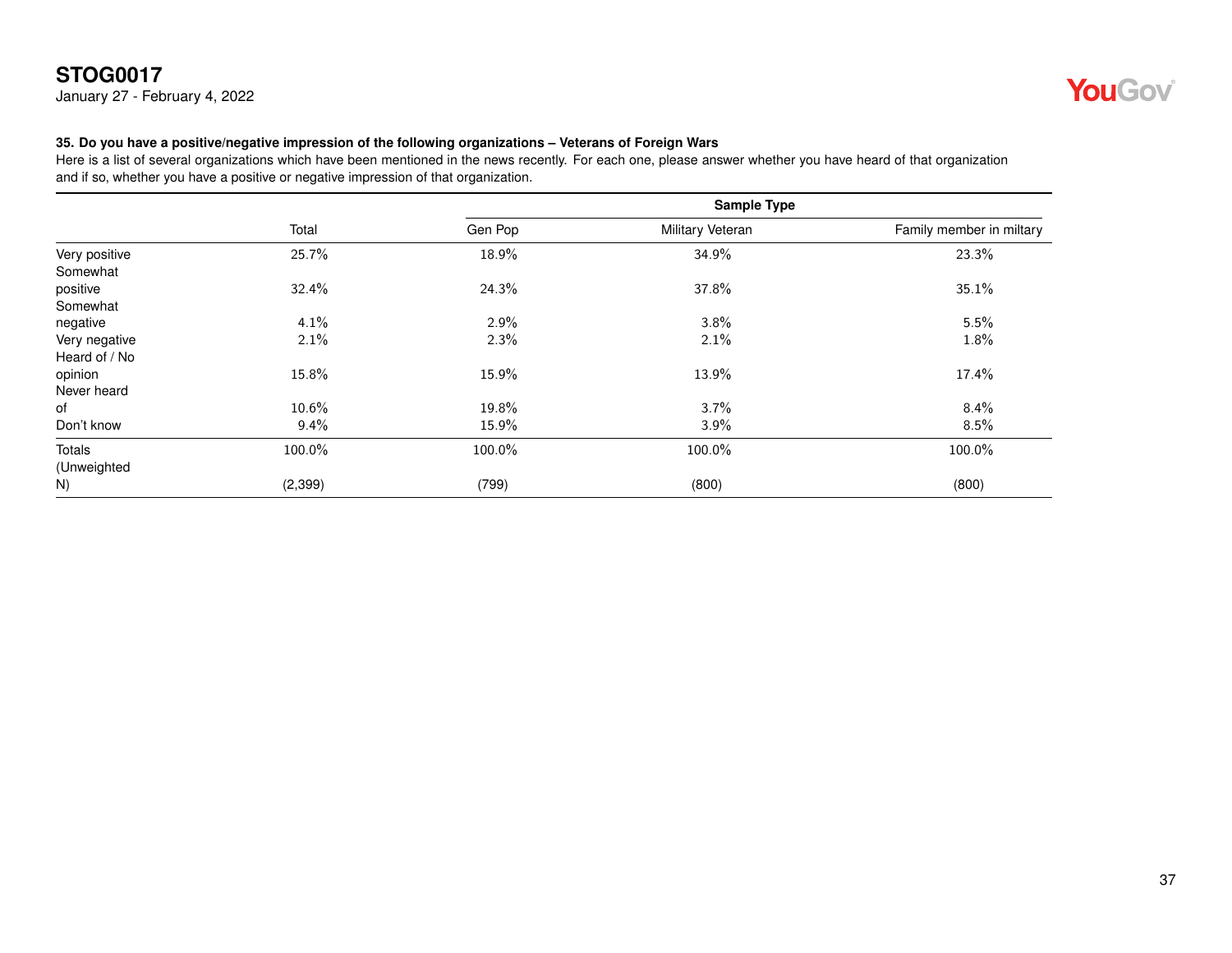January 27 - February 4, 2022



#### <span id="page-37-0"></span>**36. Do you have a positive/negative impression of the following organizations – U.S. Department of Veterans Affairs or VA**

|                                |          | <b>Sample Type</b> |                  |                          |
|--------------------------------|----------|--------------------|------------------|--------------------------|
|                                | Total    | Gen Pop            | Military Veteran | Family member in miltary |
| Very positive<br>Somewhat      | 11.1%    | 11.0%              | 13.2%            | 9.1%                     |
| positive<br>Somewhat           | 32.6%    | 22.9%              | 42.8%            | 32.2%                    |
| negative                       | 25.3%    | 20.8%              | 25.7%            | 29.3%                    |
| Very negative<br>Heard of / No | 7.8%     | 6.8%               | 8.1%             | 8.6%                     |
| opinion<br>Never heard         | 11.4%    | 17.1%              | 5.7%             | 11.4%                    |
| of                             | 3.5%     | $7.0\%$            | 1.3%             | 2.2%                     |
| Don't know                     | 8.4%     | 14.5%              | 3.3%             | 7.3%                     |
| Totals<br>(Unweighted          | 100.0%   | 100.0%             | 100.0%           | 100.0%                   |
| N)                             | (2, 397) | (799)              | (798)            | (800)                    |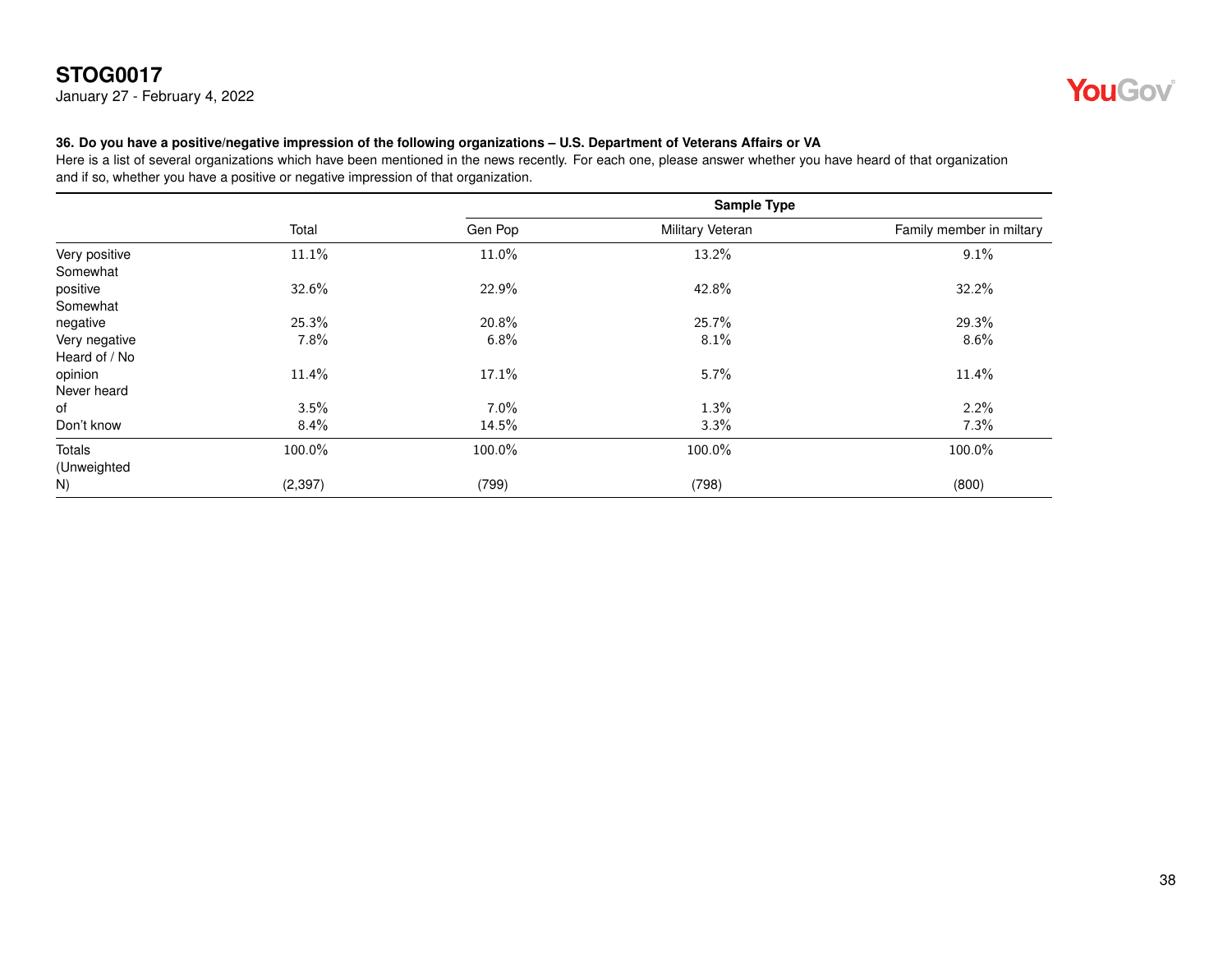January 27 - February 4, 2022



#### <span id="page-38-0"></span>**37. Do you have a positive/negative impression of the following organizations – VoteVets**

|                                |          |         | <b>Sample Type</b> |                          |
|--------------------------------|----------|---------|--------------------|--------------------------|
|                                | Total    | Gen Pop | Military Veteran   | Family member in miltary |
| Very positive<br>Somewhat      | 8.5%     | 8.4%    | 8.2%               | $8.7\%$                  |
| positive<br>Somewhat           | 10.0%    | 8.8%    | 12.5%              | 8.5%                     |
| negative                       | 2.2%     | 3.2%    | 1.5%               | 2.1%                     |
| Very negative<br>Heard of / No | 1.7%     | 1.9%    | 1.8%               | 1.5%                     |
| opinion<br>Never heard         | 7.2%     | 6.8%    | 7.8%               | $6.9\%$                  |
| of                             | 58.1%    | 56.2%   | 57.6%              | 60.5%                    |
| Don't know                     | 12.3%    | 14.8%   | 10.5%              | 11.7%                    |
| Totals<br>(Unweighted          | 100.0%   | 100.0%  | 100.0%             | 100.0%                   |
| N)                             | (2, 399) | (799)   | (800)              | (800)                    |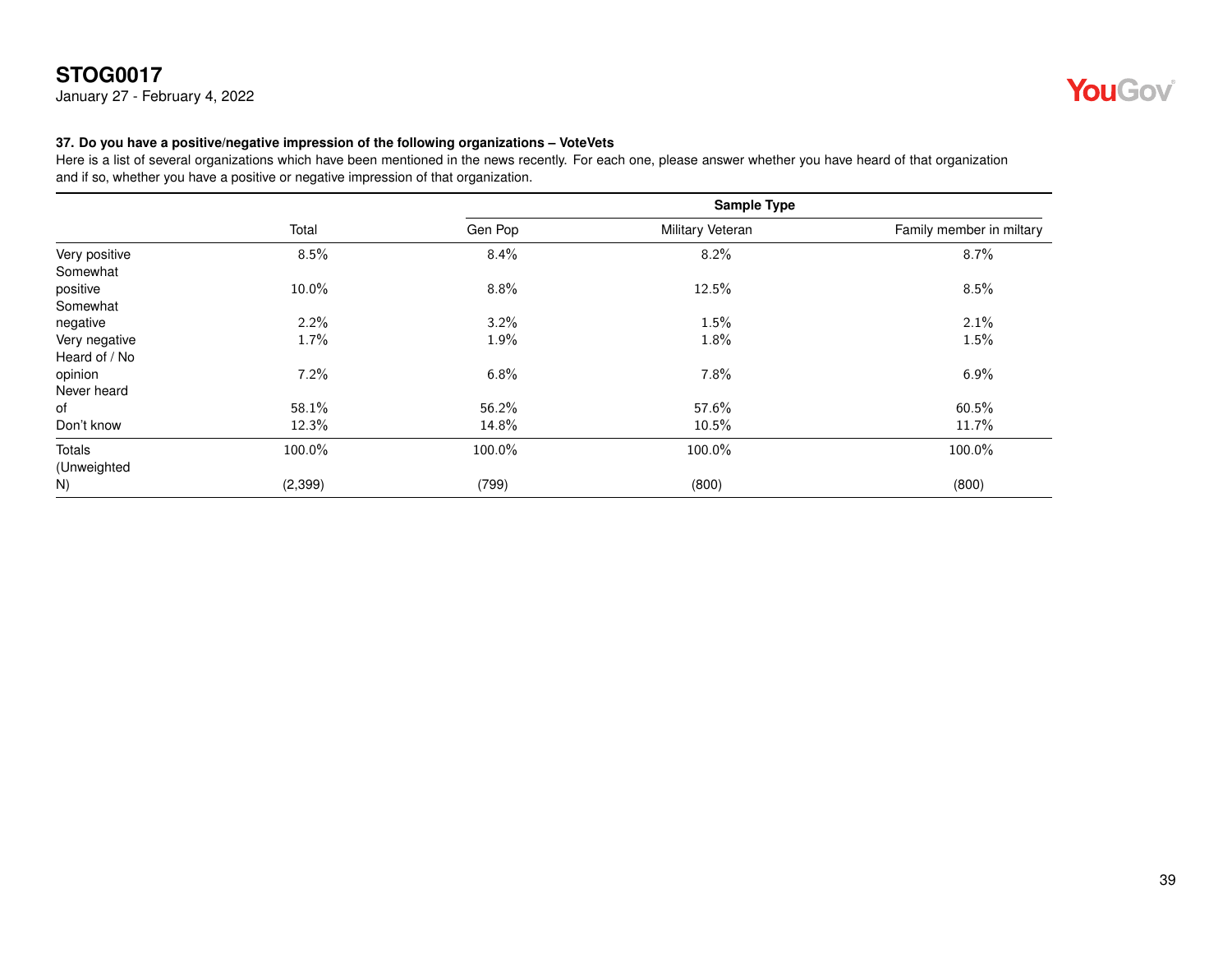January 27 - February 4, 2022



#### <span id="page-39-0"></span>**38. Do you have a positive/negative impression of the following organizations – Student Veterans of America**

|                                |          | Sample Type |                         |                          |
|--------------------------------|----------|-------------|-------------------------|--------------------------|
|                                | Total    | Gen Pop     | <b>Military Veteran</b> | Family member in miltary |
| Very positive<br>Somewhat      | 5.2%     | 5.8%        | 6.1%                    | 3.6%                     |
| positive<br>Somewhat           | 7.9%     | 8.6%        | 7.7%                    | 7.3%                     |
| negative                       | 1.3%     | 1.4%        | 1.1%                    | 1.2%                     |
| Very negative<br>Heard of / No | 1.2%     | 1.6%        | 1.0%                    | 0.9%                     |
| opinion<br>Never heard         | 7.1%     | 7.7%        | 6.6%                    | 6.9%                     |
| of                             | 64.1%    | 58.5%       | 66.5%                   | 67.4%                    |
| Don't know                     | 13.3%    | 16.4%       | 11.0%                   | 12.6%                    |
| Totals<br>(Unweighted          | 100.0%   | 100.0%      | 100.0%                  | 100.0%                   |
| N)                             | (2, 399) | (799)       | (800)                   | (800)                    |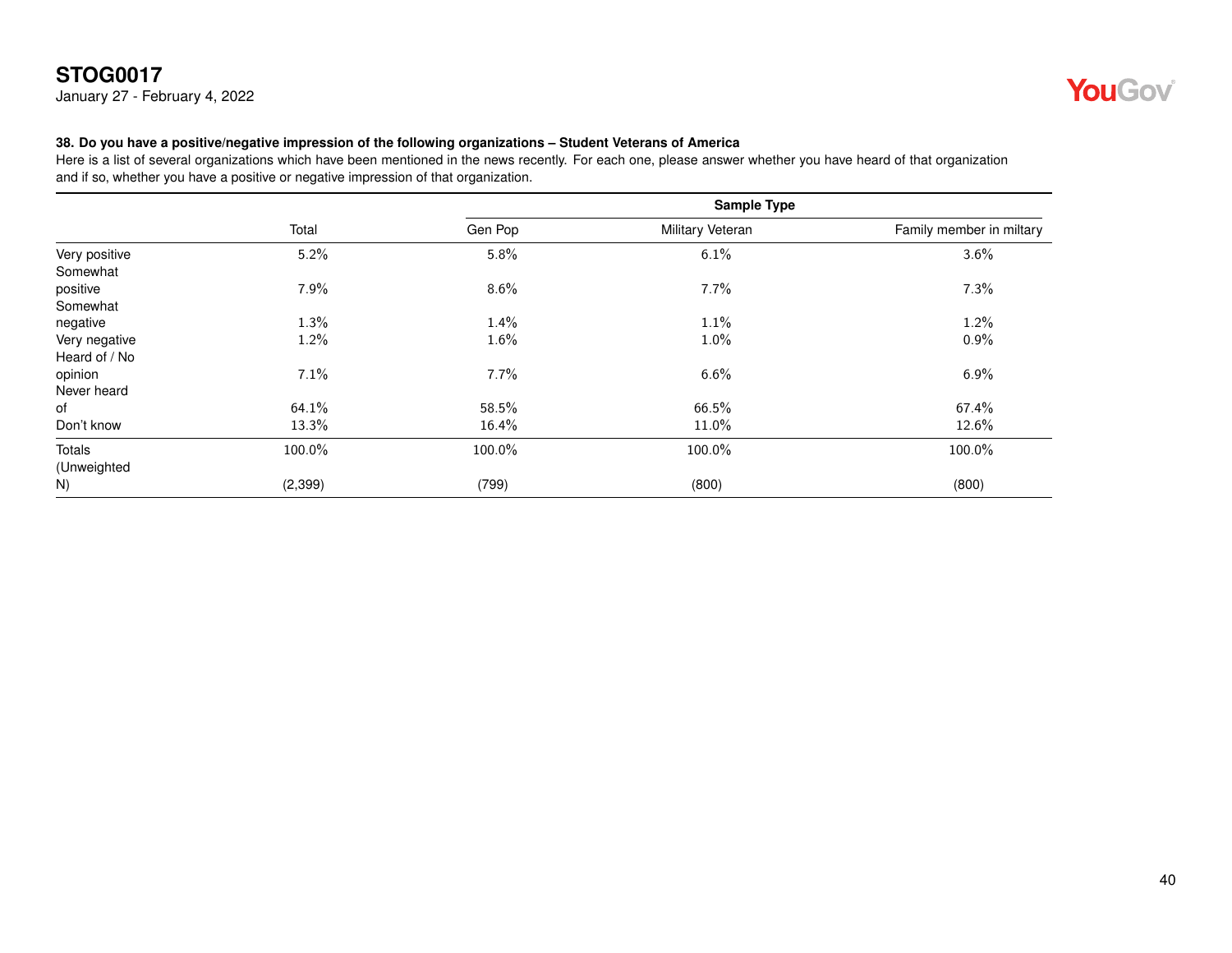January 27 - February 4, 2022

#### <span id="page-40-0"></span>**39. Age**

Age

|             |         | Sample Type |                  |                          |
|-------------|---------|-------------|------------------|--------------------------|
|             | Total   | Gen Pop     | Military Veteran | Family member in miltary |
| 18-24       | 5.8%    | 10.8%       | 2.8%             | 3.8%                     |
| 25-34       | 11.3%   | 17.9%       | 7.0%             | 9.1%                     |
| 35-44       | 13.9%   | 17.5%       | 13.0%            | 11.2%                    |
| 45-54       | 9.8%    | $8.9\%$     | 7.5%             | 13.0%                    |
| 55-64       | 24.8%   | 23.6%       | 22.1%            | 28.7%                    |
| $65+$       | 34.3%   | 21.3%       | 47.5%            | 34.1%                    |
| Totals      | 100.0%  | 100.0%      | 100.0%           | 100.0%                   |
| (Unweighted |         |             |                  |                          |
| N)          | (2,400) | (800)       | (800)            | (800)                    |

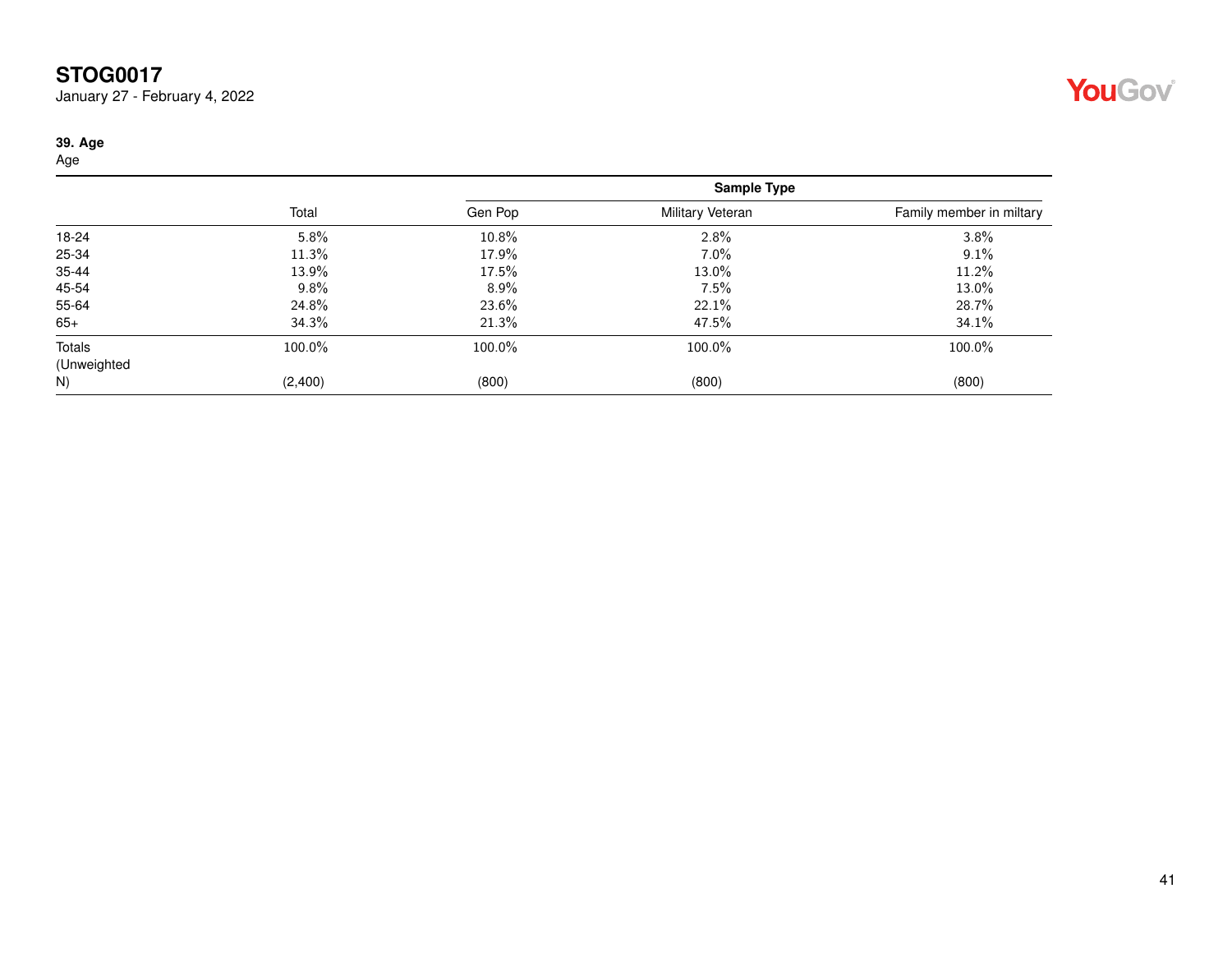January 27 - February 4, 2022

#### <span id="page-41-0"></span>**40. Education**

Education

|              | Total   | Sample Type |                  |                          |
|--------------|---------|-------------|------------------|--------------------------|
|              |         | Gen Pop     | Military Veteran | Family member in miltary |
| HS or Less   | 32.5%   | 37.3%       | 32.9%            | 27.2%                    |
| Some College | 35.0%   | 31.2%       | 37.6%            | 36.1%                    |
| College Grad | 19.8%   | 20.2%       | 17.5%            | 21.7%                    |
| Post Grad    | 12.7%   | 11.3%       | 12.0%            | 15.0%                    |
| Totals       | 100.0%  | 100.0%      | 100.0%           | 100.0%                   |
| (Unweighted  |         |             |                  |                          |
| N)           | (2,400) | (800)       | (800)            | (800)                    |

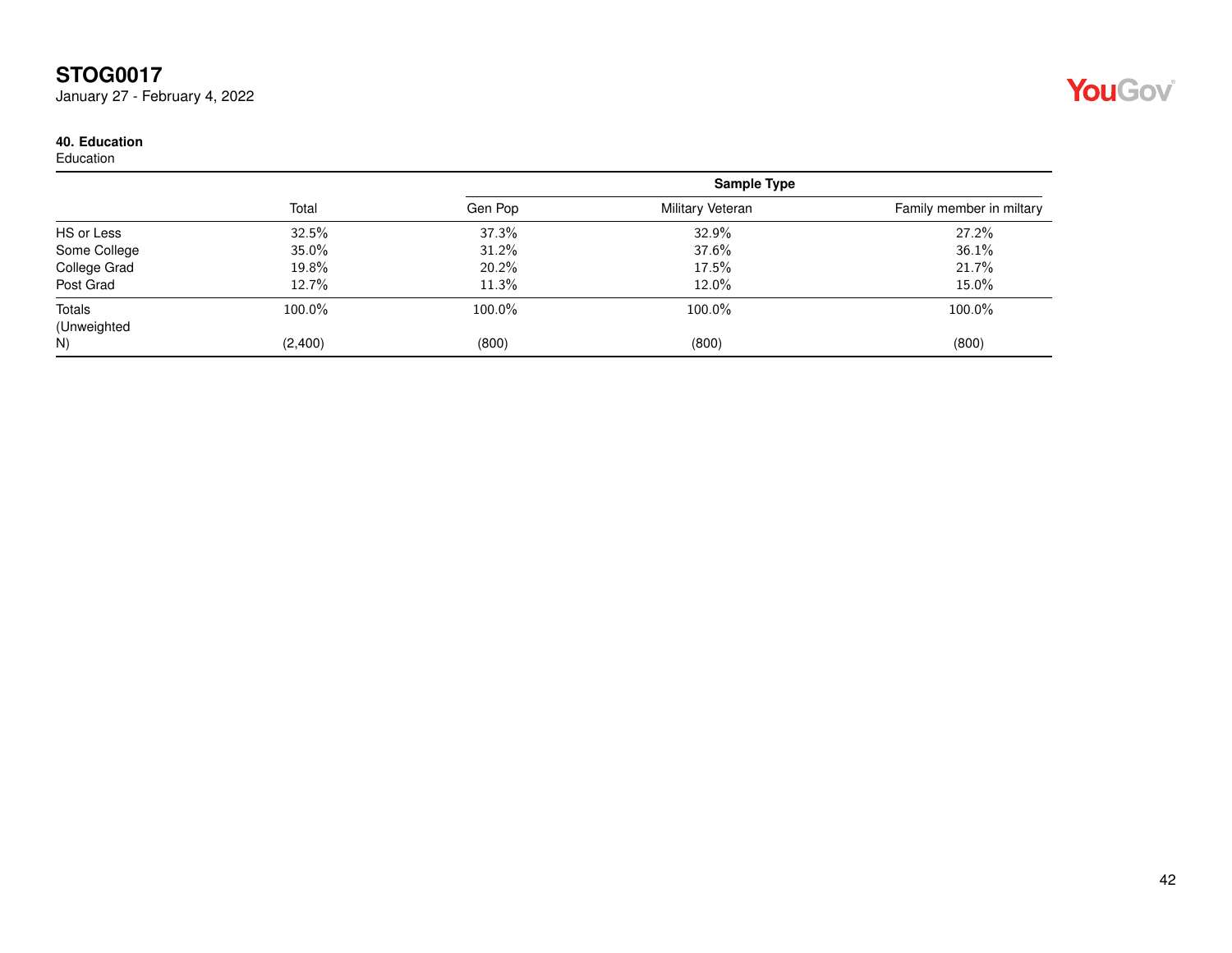January 27 - February 4, 2022

#### <span id="page-42-0"></span>**41. Race**

Race

|             | Total   | <b>Sample Type</b> |                  |                          |
|-------------|---------|--------------------|------------------|--------------------------|
|             |         | Gen Pop            | Military Veteran | Family member in miltary |
| White       | 73.0%   | 62.8%              | 76.8%            | 79.3%                    |
| Black       | 10.9%   | 12.1%              | 10.9%            | 9.7%                     |
| Latino      | $9.9\%$ | 16.4%              | 7.8%             | 5.6%                     |
| Other       | 6.2%    | 8.7%               | 4.5%             | 5.4%                     |
| Totals      | 100.0%  | 100.0%             | 100.0%           | 100.0%                   |
| (Unweighted |         |                    |                  |                          |
| N)          | (2,400) | (800)              | (800)            | (800)                    |

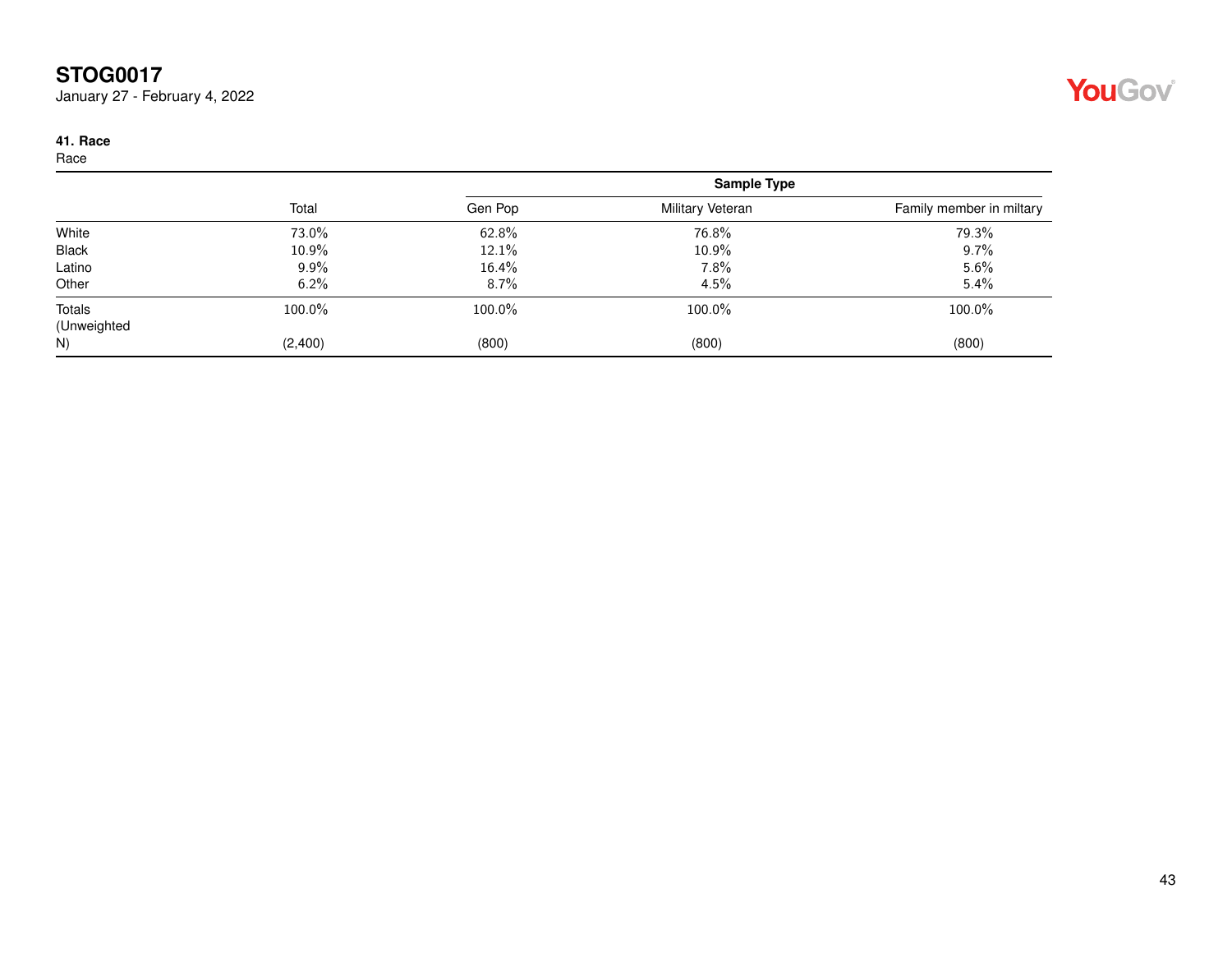January 27 - February 4, 2022

#### <span id="page-43-0"></span>**42. Political Leanings**

Political Leanings

|                        | Total   | <b>Sample Type</b> |                  |                          |
|------------------------|---------|--------------------|------------------|--------------------------|
|                        |         | Gen Pop            | Military Veteran | Family member in miltary |
| Democrat               | 31.6%   | 35.2%              | 26.6%            | 33.1%                    |
| Republican<br>Indepen- | 30.3%   | 32.3%              | 30.3%            | 28.3%                    |
| dent/Other             | 38.2%   | 32.5%              | 43.2%            | 38.6%                    |
| Totals<br>(Unweighted  | 100.0%  | 100.0%             | 100.0%           | 100.0%                   |
| N)                     | (2,318) | (758)              | (781)            | (779)                    |

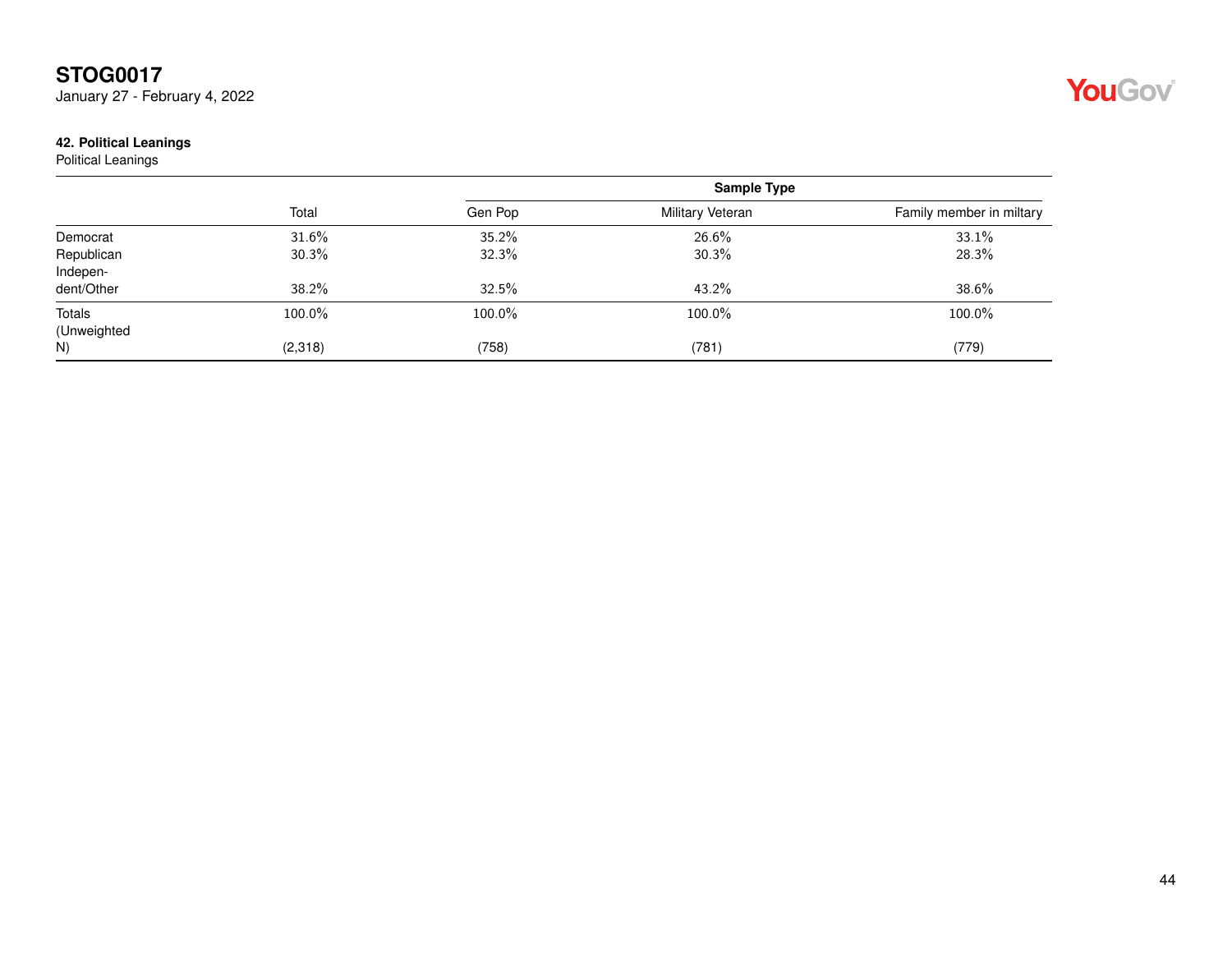January 27 - February 4, 2022

#### <span id="page-44-0"></span>**43. Region**

Region

|             | Total   | <b>Sample Type</b> |                  |                          |
|-------------|---------|--------------------|------------------|--------------------------|
|             |         | Gen Pop            | Military Veteran | Family member in miltary |
| Northeast   | 16.3%   | 17.8%              | 14.2%            | 16.8%                    |
| Midwest     | 21.1%   | 20.9%              | 20.2%            | 22.1%                    |
| South       | 40.9%   | 37.9%              | 43.9%            | 41.0%                    |
| West        | 21.7%   | 23.4%              | 21.6%            | 20.1%                    |
| Totals      | 100.0%  | 100.0%             | 100.0%           | 100.0%                   |
| (Unweighted |         |                    |                  |                          |
| N)          | (2,400) | (800)              | (800)            | (800)                    |

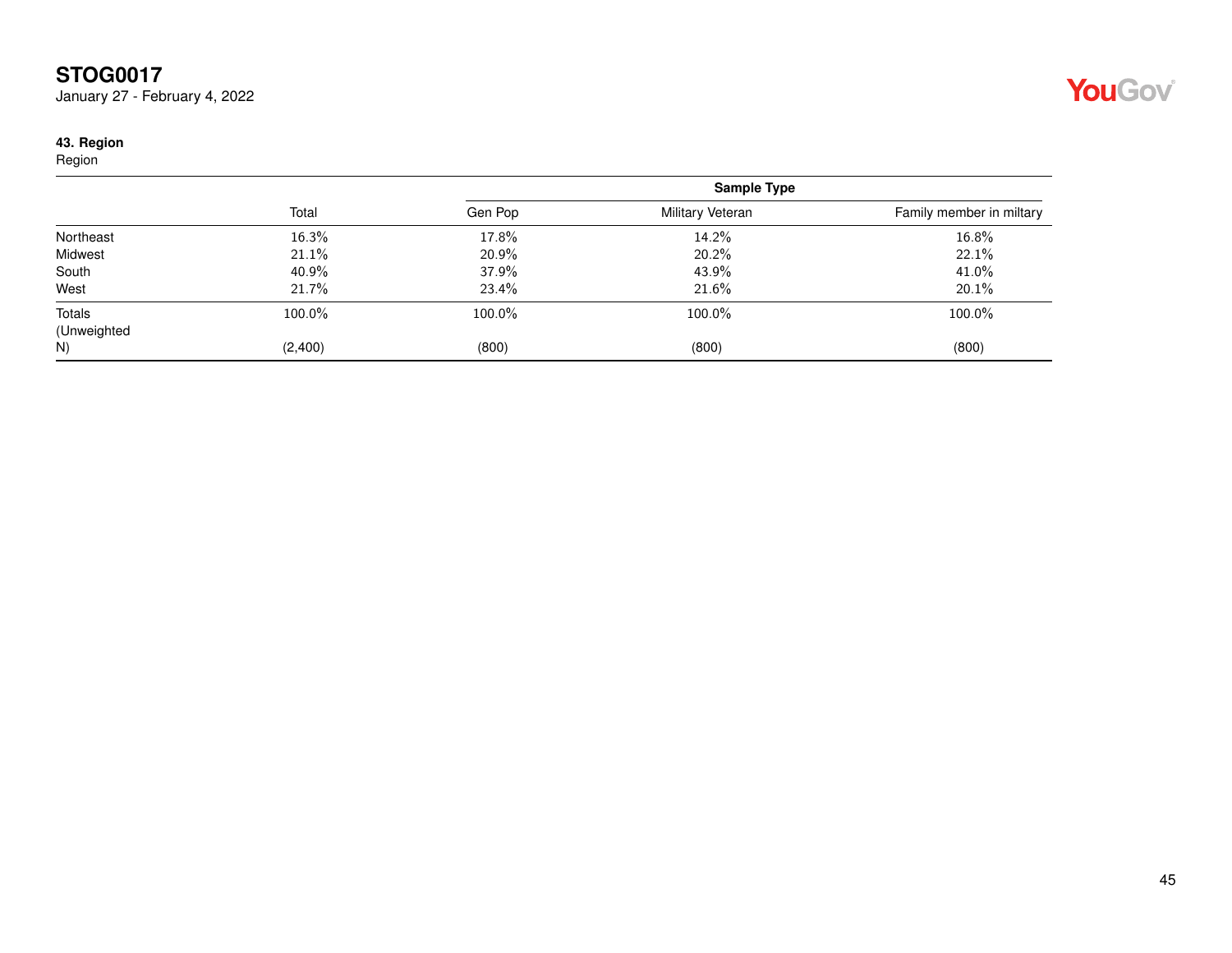January 27 - February 4, 2022

#### <span id="page-45-0"></span>**44. Urban (banner)**

Urban (banner)

|             | Total   | <b>Sample Type</b> |                  |                          |
|-------------|---------|--------------------|------------------|--------------------------|
|             |         | Gen Pop            | Military Veteran | Family member in miltary |
| Urban       | 16.5%   | 20.7%              | 14.4%            | 14.6%                    |
| Suburban    | 42.6%   | 40.4%              | 44.9%            | 42.7%                    |
| Rural       | 40.8%   | 39.0%              | 40.8%            | 42.7%                    |
| Totals      | 100.0%  | 100.0%             | 100.0%           | 100.0%                   |
| (Unweighted |         |                    |                  |                          |
| N)          | (2,400) | (800)              | (800)            | (800)                    |